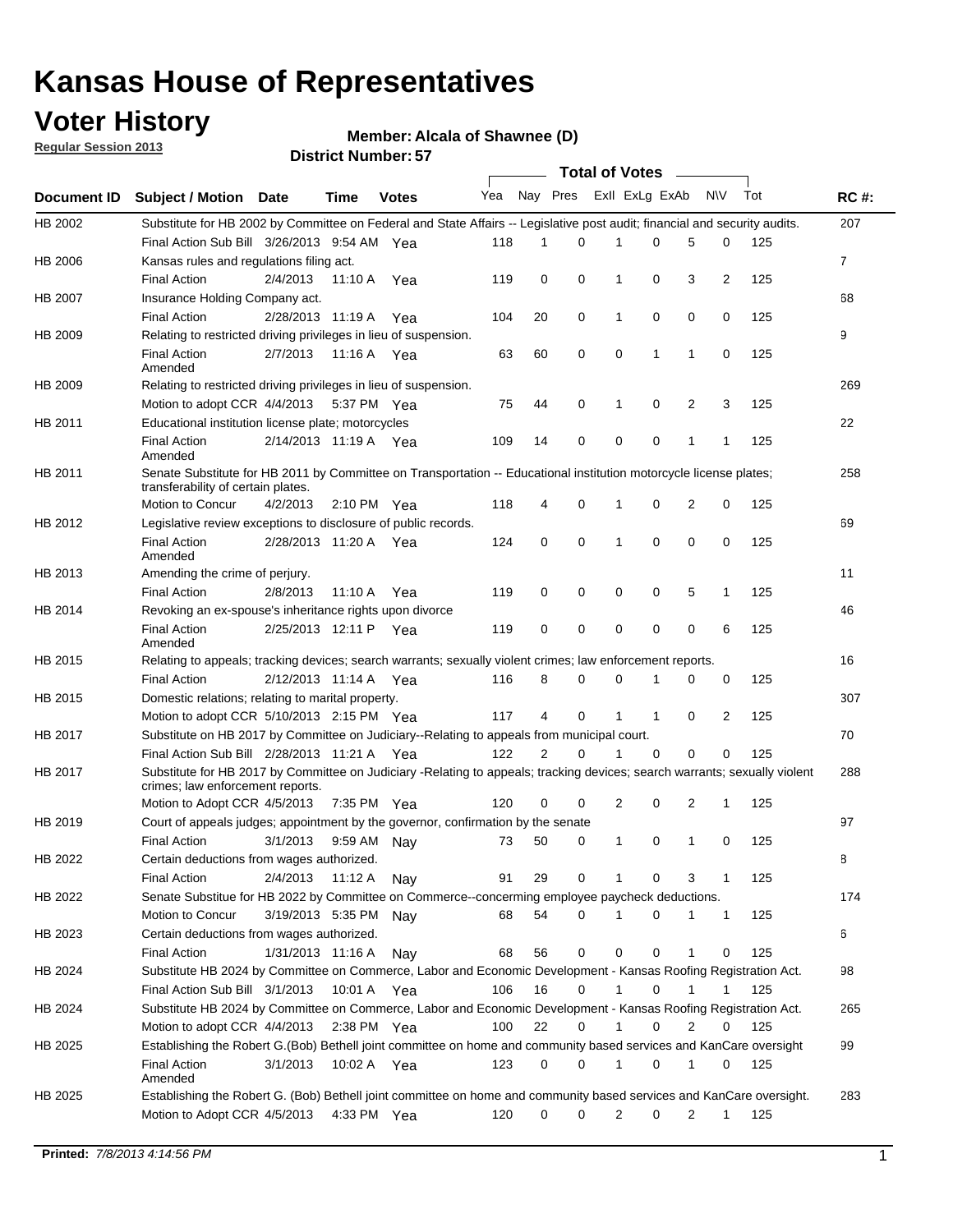## **Voter History**

**Regular Session 2013**

### **Member: Alcala of Shawnee (D)**

|                    |                                                                                                                                                                                                                                                        |                       | וט ו וסעווואז ו או ווסוש |              |     |                | <b>Total of Votes</b> |                |                |   |              |     |             |
|--------------------|--------------------------------------------------------------------------------------------------------------------------------------------------------------------------------------------------------------------------------------------------------|-----------------------|--------------------------|--------------|-----|----------------|-----------------------|----------------|----------------|---|--------------|-----|-------------|
| <b>Document ID</b> | <b>Subject / Motion Date</b>                                                                                                                                                                                                                           |                       | Time                     | <b>Votes</b> | Yea | Nay Pres       |                       |                | Exll ExLg ExAb |   | <b>NV</b>    | Tot | <b>RC#:</b> |
| HB 2028            | Providing for venue in Shawnee County District Court in certain forfeiture proceedings                                                                                                                                                                 |                       |                          |              |     |                |                       |                |                |   |              |     | 12          |
|                    | <b>Final Action</b><br>Amended                                                                                                                                                                                                                         | 2/8/2013              | 11:12 A Yea              |              | 119 | 1              | 0                     | $\mathbf 0$    | $\mathbf 0$    | 5 | 0            | 125 |             |
| HB 2028            | Providing for venue in Shawnee County District Court in certain forfeiture proceedings                                                                                                                                                                 |                       |                          |              |     |                |                       |                |                |   |              |     | 199         |
|                    | Motion to Concur                                                                                                                                                                                                                                       | 3/25/2013 9:36 AM Yea |                          |              | 120 | 0              | 0                     | 2              | 0              | 2 | $\mathbf{1}$ | 125 |             |
| HB 2030            | Creating wounded warrior deer hunting permits for injured combat veterans.                                                                                                                                                                             |                       |                          |              |     |                |                       |                |                |   |              |     | 25          |
|                    | <b>Final Action</b><br>Amended                                                                                                                                                                                                                         | 2/15/2013 11:16 A     |                          | Yea          | 115 | 0              | 0                     | 2              | $\overline{2}$ | 3 | 3            | 125 |             |
| HB 2033            | Concerning the regulation of knives                                                                                                                                                                                                                    |                       |                          |              |     |                |                       |                |                |   |              |     | 143         |
|                    | <b>Final Action</b>                                                                                                                                                                                                                                    | 3/7/2013              | 12:12 P                  | Yea          | 93  | 28             | 0                     | 1              | $\mathbf 0$    | 3 | 0            | 125 |             |
| HB 2033            | Concerning the regulation of knives.                                                                                                                                                                                                                   |                       |                          |              |     |                |                       |                |                |   |              |     | 270         |
|                    | Motion to adopt CCR 4/4/2013 5:43 PM Yea                                                                                                                                                                                                               |                       |                          |              | 95  | 26             | 0                     | 1              | 0              | 3 | 0            | 125 |             |
| HB 2034            | Human trafficking; crimes of commercial sexual exploitation of a child, selling sexual relations, promoting the sale of sexual<br>relations and buying sexual relations; children in need of care; staff secure faciliies.                             |                       |                          |              |     |                |                       |                |                |   |              |     | 17          |
|                    | <b>Final Action</b><br>Amended                                                                                                                                                                                                                         | 2/12/2013 11:16 A Yea |                          |              | 124 | 0              | 0                     | 0              | 1              | 0 | 0            | 125 |             |
| HB 2034            | S Sub for HB 2034 by Committee on Judiciary - Human trafficking; crimes of commercial sexual exploitation of a child, selling<br>sexual relations, promoting the sale of sexual relations and buying sexual relations; children in need of care; staff |                       |                          |              |     |                |                       |                |                |   |              |     | 282         |
|                    | Motion to Adopt CCR 4/5/2013 4:18 PM Yea                                                                                                                                                                                                               |                       |                          |              | 120 | 0              | 0                     | $\overline{2}$ | 0              | 2 | 1            | 125 |             |
| HB 2035            | Cities; experience requirements for plumbers, electricians and certain mechanical contractors.                                                                                                                                                         |                       |                          |              |     |                |                       |                |                |   |              |     | 29          |
|                    | <b>Final Action</b>                                                                                                                                                                                                                                    | 2/18/2013 11:16 A     |                          | Yea          | 117 | 2              | 0                     | 2              | 0              | 4 | 0            | 125 |             |
| HB 2037            | Public property; religious displays; other displays.                                                                                                                                                                                                   |                       |                          |              |     |                |                       |                |                |   |              |     | 176         |
|                    | <b>Final Action</b>                                                                                                                                                                                                                                    | 3/20/2013 10:27 A     |                          | Yea          | 120 | 3              | 0                     | 1              | 0              | 1 | 0            | 125 |             |
| HB 2041            | Criminal history record information; definition; municipal court reporting; district court reporting.                                                                                                                                                  |                       |                          |              |     |                |                       |                |                |   |              |     | 19          |
|                    | <b>Final Action</b>                                                                                                                                                                                                                                    | 2/13/2013 11:23 A     |                          | Nav          | 119 | 3              | 0                     | 0              | 0              | 3 | 0            | 125 |             |
| HB 2042            | Appraisal of property for taxation purposes; appeals; changes.                                                                                                                                                                                         |                       |                          |              |     |                |                       |                |                |   |              |     | 158         |
|                    | <b>Final Action</b><br>Amended                                                                                                                                                                                                                         | 3/18/2013 11:19 A     |                          | Yea          | 109 | 12             | 0                     | 2              | 0              | 2 | 0            | 125 |             |
| HB 2043            | Aggravated battery; driving under the influence.                                                                                                                                                                                                       |                       |                          |              |     |                |                       |                |                |   |              |     | 100         |
|                    | <b>Final Action</b><br>Amended                                                                                                                                                                                                                         | 3/1/2013              | 10:03 A Yea              |              | 123 | 0              | 0                     | 1              | 0              | 1 | 0            | 125 |             |
| HB 2043            | Senate Substitute for HB 2043 by Committee on Judiciary - Attorney general; duties and responsibilities; notice of intent to<br>seek the death penalty.                                                                                                |                       |                          |              |     |                |                       |                |                |   |              |     | 271         |
|                    | Motion to adopt CCR 4/4/2013                                                                                                                                                                                                                           |                       | 5:48 PM                  | Yea          | 121 | 0              | 0                     |                | 0              | 3 | 0            | 125 |             |
| HB 2044            | Increasing the penalty for a person who distributes a controlled substance that causes great bodily harm or death.                                                                                                                                     |                       |                          |              |     |                |                       |                |                |   |              |     | 101         |
|                    | <b>Final Action</b><br>Amended                                                                                                                                                                                                                         | 3/1/2013              | 10:05 A                  | Yea          | 112 | 11             | $\Omega$              |                | $\Omega$       |   | 0            | 125 |             |
| HB 2047            | Requiring certain municipalities to vote to increase property tax revenues over previous year when such increase exceeds<br>inflation; publication.                                                                                                    |                       |                          |              |     |                |                       |                |                |   |              |     | 186         |
|                    | <b>Final Action</b><br>Amended                                                                                                                                                                                                                         | 3/21/2013 11:29 A     |                          | Nay          | 68  | 53             | 0                     | 1              | 0              | 3 | 0            | 125 |             |
| HB 2049            | Kansas department of agriculture; increasing certain fees and eliminating sunsets on various program fees.                                                                                                                                             |                       |                          |              |     |                |                       |                |                |   |              |     | 59          |
|                    | <b>Final Action</b><br>Amended                                                                                                                                                                                                                         | 2/27/2013 12:23 P     |                          | Nay          | 77  | 46             | 0                     | 1              | 0              | 1 | 0            | 125 |             |
| HB 2049            | Kansas department of agriculture; increasing certain fees; concerning sunsets on various program fees.                                                                                                                                                 |                       |                          |              |     |                |                       |                |                |   |              |     | 324         |
|                    | Motion to adopt CCR 6/2/2013                                                                                                                                                                                                                           |                       | 12:28 A                  | Nay          | 45  | 64             | 0                     | 1              | 0              | 6 | 9            | 125 |             |
| HB 2050            | Agriculture; agricultural chemical registration; pesticide business liablity insurance; repeal of the Kansas agricultural liming<br>materials act.                                                                                                     |                       |                          |              |     |                |                       |                |                |   |              |     | 60          |
|                    | Final Action<br>Amended                                                                                                                                                                                                                                | 2/27/2013 12:25 P     |                          | Yea          | 103 | 20             | 0                     | 1              | 0              | 1 | 0            | 125 |             |
| HB 2051            | Substitute for HB 2051 by Committee on Agriculture and Natural Resources--Amending provisions relating to dams,<br>obstructions, sstreams and water flex accounts and transfer permits.                                                                |                       |                          |              |     |                |                       |                |                |   |              |     | 50          |
|                    | Final Action Sub Bill 2/26/2013 2:12 PM Yea                                                                                                                                                                                                            |                       |                          |              | 117 | $\overline{c}$ | 0                     | 0              | 0              | 0 | 6            | 125 |             |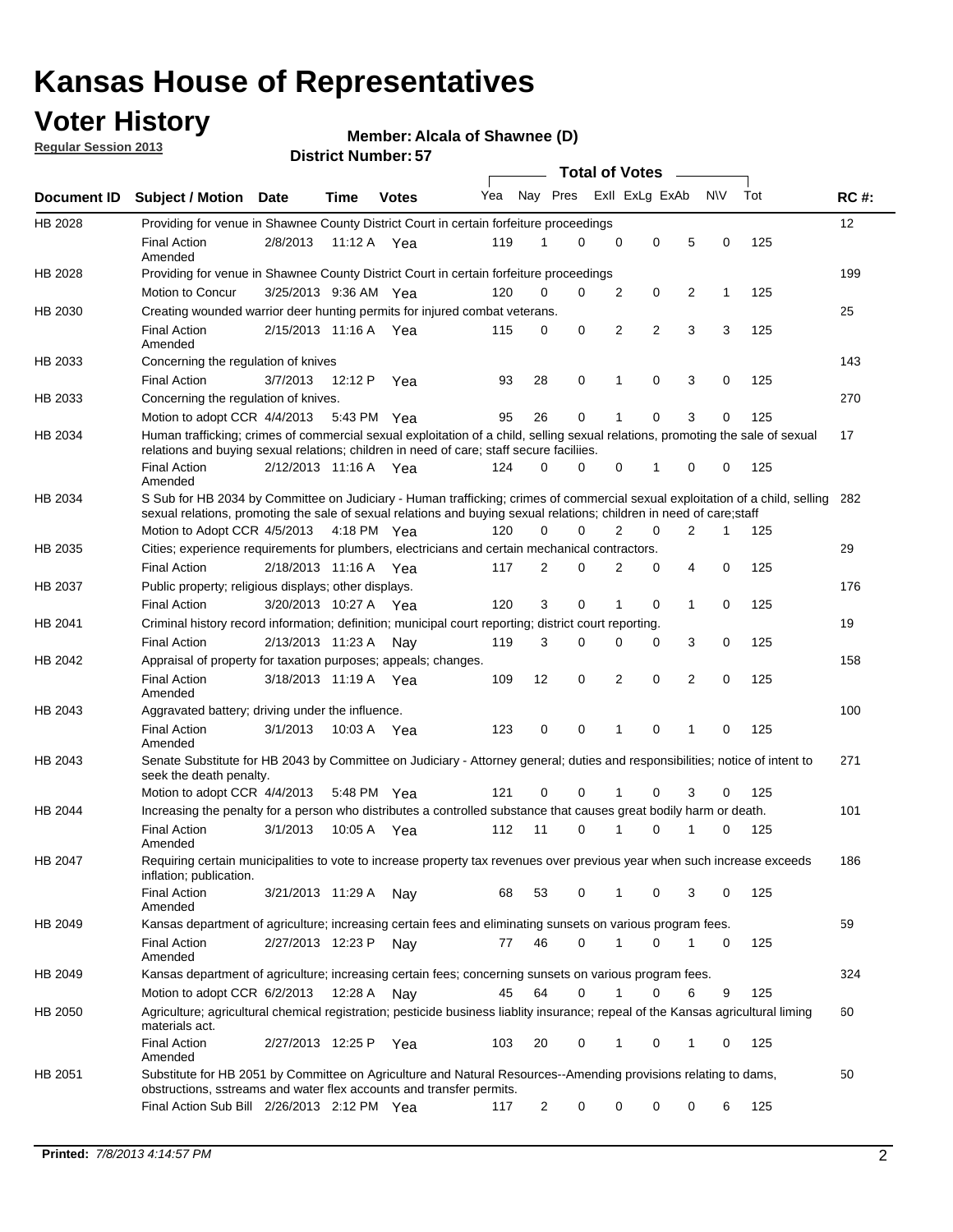## **Voter History**

**Member: Alcala of Shawnee (D)** 

**Regular Session 2013**

|                |                                                                                                                                                                                                                                          |                       |             | וט ו וטעווווטדו וטוש |     |                |          | <b>Total of Votes</b> | $\sim$         |                |                |     |             |
|----------------|------------------------------------------------------------------------------------------------------------------------------------------------------------------------------------------------------------------------------------------|-----------------------|-------------|----------------------|-----|----------------|----------|-----------------------|----------------|----------------|----------------|-----|-------------|
| Document ID    | <b>Subject / Motion Date</b>                                                                                                                                                                                                             |                       | <b>Time</b> | <b>Votes</b>         | Yea |                | Nay Pres | Exll ExLg ExAb        |                |                | <b>NV</b>      | Tot | <b>RC#:</b> |
| HB 2052        | Discharging a firearm inside or into a city; unlawful acts; exceptions.                                                                                                                                                                  |                       |             |                      |     |                |          |                       |                |                |                |     | 155         |
|                | <b>Final Action</b><br>Amended                                                                                                                                                                                                           | 3/14/2013 11:20 A Yea |             |                      | 121 | $\overline{2}$ | 0        | 0                     | 0              | 2              | 0              | 125 |             |
| HB 2052        | Senate Substitute for HB 2052 by Committee on Federal and State Affairs - Concerning firearms; personal and family<br>protection act; concealed handguns in public building; other changes; unlawful discharge of a firearm inside city. |                       |             |                      |     |                |          |                       |                |                |                |     | 300         |
|                | Motion to Adopt CCR 4/5/2013 10:24 P Yea                                                                                                                                                                                                 |                       |             |                      | 104 | 16             | $\Omega$ | 2                     | 0              | 2              | 1              | 125 |             |
| HB 2055        | Personal and Familly Protection Act; public buildings; adequate security.                                                                                                                                                                |                       |             |                      |     |                |          |                       |                |                |                |     | 156         |
|                | <b>Final Action</b><br>Amended                                                                                                                                                                                                           | 3/14/2013 11:26 A Yea |             |                      | 84  | 38             | 0        | 0                     | 0              | 2              | 1              | 125 |             |
| HB 2057        | Concerning property taxation; relating to county appraisers; appointing interim appraiser.                                                                                                                                               |                       |             |                      |     |                |          |                       |                |                |                |     | 208         |
|                | <b>Final Action</b>                                                                                                                                                                                                                      | 3/26/2013 9:55 AM Yea |             |                      | 119 | 0              | 0        | $\mathbf{1}$          | 0              | 5              | 0              | 125 |             |
| HB 2058        | Taxation of helium and certain other gases under mineral severance tax, and prohibition of certain refunds related thereto.                                                                                                              |                       |             |                      |     |                |          |                       |                |                |                |     | 159         |
|                | <b>Final Action</b>                                                                                                                                                                                                                      | 3/18/2013 11:21 A Yea |             |                      | 119 | 2              | 0        | $\overline{2}$        | $\Omega$       | 2              | $\Omega$       | 125 |             |
| HB 2059        | Income tax deductions and modifications and severance tax exemptions; basis of partner's interest and shareholder's stock;<br>statutory clarification.                                                                                   |                       |             |                      |     |                |          |                       |                |                |                |     | 14          |
|                | <b>Final Action</b><br>Amended                                                                                                                                                                                                           | 2/11/2013 11:42 A     |             | Yea                  | 122 | 2              | 0        | 0                     | 0              | 1              | 0              | 125 |             |
| HB 2059        | Income tax deductions and modifications and severance tax exemptions; basis of partner's interest and shareholder's stock;<br>statutory clarification.                                                                                   |                       |             |                      |     |                |          |                       |                |                |                |     | 293         |
|                | Motion to Concur                                                                                                                                                                                                                         | 4/5/2013              | 8:14 PM     | Nav                  | 0   | - 120          | 0        | 2                     | 0              | $\overline{2}$ | 1              | 125 |             |
| HB 2059        | Income tax rates, deductions and credits; rural opportunity zones; sales tax rates and distribution of revenue; severance tax;<br>and property tax exemptions for IRB property and property damaged by natural disaster.                 |                       |             |                      |     |                |          |                       |                |                |                |     | 322         |
|                | Motion to adopt CCR 6/2/2013                                                                                                                                                                                                             |                       | 12:11 A     | Nav                  | 69  | 45             | 0        | $\mathbf{1}$          | $\Omega$       | 6              | 4              | 125 |             |
| HB 2060        | Prohibiting certain confined persons from receiving food sales tax refunds and homestead property tax refunds.                                                                                                                           |                       |             |                      |     |                |          |                       |                |                |                |     | 10          |
|                | <b>Final Action</b><br>Amended                                                                                                                                                                                                           | 2/7/2013              | 11:18 A     | Yea                  | 123 | $\mathbf 0$    | 0        | $\Omega$              | 1              | 1              | 0              | 125 |             |
| HB 2065        | Creating the crime of home improvement fraud.                                                                                                                                                                                            |                       |             |                      |     |                |          |                       |                |                |                |     | 20          |
|                | <b>Final Action</b><br>Amended                                                                                                                                                                                                           | 2/13/2013 11:26 A Yea |             |                      | 106 | 16             | 0        | $\mathbf 0$           | 0              | 3              | 0              | 125 |             |
| HB 2066        | Physical therapists; evaluation and treatment of patients.                                                                                                                                                                               |                       |             |                      |     |                |          |                       |                |                |                |     | 26          |
|                | <b>Final Action</b><br>Amended                                                                                                                                                                                                           | 2/15/2013 11:18 A Yea |             |                      | 98  | 16             | 0        | 2                     | $\overline{2}$ | 3              | 4              | 125 |             |
| <b>HB 2067</b> | Board of nursing; assistant attorneys general.                                                                                                                                                                                           |                       |             |                      |     |                |          |                       |                |                |                |     | 15          |
|                | <b>Final Action</b>                                                                                                                                                                                                                      | 2/11/2013 11:44 A Yea |             |                      | 123 | 1              | 0        | 0                     | 0              | 1              | 0              | 125 |             |
| HB 2069        | Public policy; certain city ordinances and county resolutions declared void.                                                                                                                                                             |                       |             |                      |     |                |          |                       |                |                |                |     | 102         |
|                | <b>Final Action</b><br>Amended                                                                                                                                                                                                           | 3/1/2013              | 10:06 A     | Nav                  | 92  | 31             | 0        | 1                     | $\Omega$       | 1              | $\mathbf 0$    | 125 |             |
| HB 2069        | Public policy; certain city ordinances and county resolutions declared void.                                                                                                                                                             |                       |             |                      |     |                |          |                       |                |                |                |     | 292         |
|                | <b>Motion to Concur</b>                                                                                                                                                                                                                  | 4/5/2013              |             | 8:04 PM Nay          | 88  | 32             | 0        | 2                     | 0              | $\overline{2}$ | 1              | 125 |             |
| HB 2070        | Appearance bond conditions; surety and bounty hunter regulation.                                                                                                                                                                         |                       |             |                      |     |                |          |                       |                |                |                |     | 103         |
|                | <b>Final Action</b><br>Amended                                                                                                                                                                                                           | 3/1/2013              |             | 10:08 A Yea          | 122 | $\mathbf{1}$   | 0        | $\mathbf{1}$          | 0              | 1              | 0              | 125 |             |
| HB 2074        | Cities and counties; solid waste disposal areas; restrictions.                                                                                                                                                                           |                       |             |                      |     |                |          |                       |                |                |                |     | 139         |
|                | <b>Emergency Final</b><br><b>Action Amend</b>                                                                                                                                                                                            | 3/1/2013              |             | 1:11 PM Yea          | 102 | 19             | 0        | 1                     | 0              | 1              | $\overline{2}$ | 125 |             |
| HB 2075        | Cities; qualifications and rehabilitation of abandoned property.                                                                                                                                                                         |                       |             |                      |     |                |          |                       |                |                |                |     | 61          |
|                | <b>Final Action</b><br>Amended                                                                                                                                                                                                           | 2/27/2013 12:27 P     |             | Yea                  | 72  | 51             | 0        | 1                     | 0              | 1              | 0              | 125 |             |
| HB 2077        | Granting professional licenses to military service members.<br><b>Final Action</b><br>Amended                                                                                                                                            | 2/26/2013 2:13 PM Yea |             |                      | 119 | 0              | 0        | $\overline{2}$        | 0              | $\overline{2}$ | 2              | 125 | 51          |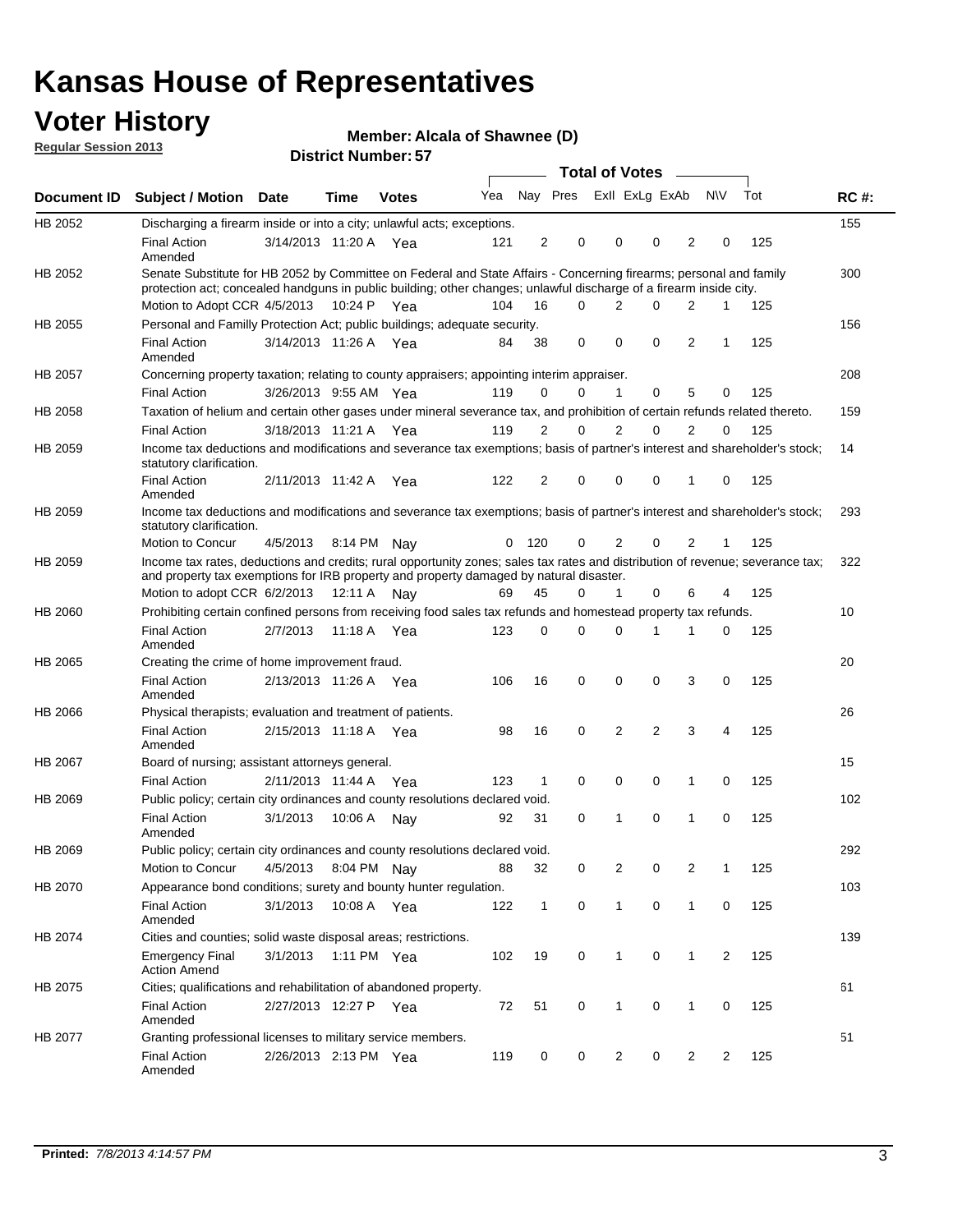## **Voter History**

**Member: Alcala of Shawnee (D)** 

**Regular Session 2013**

|             |                                                                                                                                                                                                       |                       | וט הסעוווטרו ועוווסוע |              |     |              |             | <b>Total of Votes</b> |             | $\sim$         |                |     |             |
|-------------|-------------------------------------------------------------------------------------------------------------------------------------------------------------------------------------------------------|-----------------------|-----------------------|--------------|-----|--------------|-------------|-----------------------|-------------|----------------|----------------|-----|-------------|
| Document ID | <b>Subject / Motion Date</b>                                                                                                                                                                          |                       | <b>Time</b>           | <b>Votes</b> | Yea | Nay Pres     |             | Exll ExLg ExAb        |             |                | <b>NV</b>      | Tot | <b>RC#:</b> |
| HB 2078     | Authorizing certain licensing boards to accept education, training or experience completed in the military towards licensure in<br>this state.                                                        |                       |                       |              |     |              |             |                       |             |                |                |     | 52          |
|             | <b>Final Action</b><br>Amended                                                                                                                                                                        | 2/26/2013 2:14 PM Yea |                       |              | 119 | 0            | 0           | 2                     | 0           | 2              | 2              | 125 |             |
| HB 2078     | Authorizing certain licensing boards to accept education, training or experience of military service members towards obtaining 275<br>licensure in this state.                                        |                       |                       |              |     |              |             |                       |             |                |                |     |             |
|             | Motion to adopt CCR 4/5/2013                                                                                                                                                                          |                       | 11:42 A               | Yea          | 120 | 0            | $\mathbf 0$ | $\overline{2}$        | 0           | 3              | 0              | 125 |             |
| HB 2081     | Forfeiture of property related to violations of certain criminal acts.                                                                                                                                |                       |                       |              |     |              |             |                       |             |                |                |     | 18          |
|             | <b>Final Action</b><br>Amended                                                                                                                                                                        | 2/12/2013 11:17 A Yea |                       |              | 124 | 0            | 0           | $\Omega$              | 1           | 0              | 0              | 125 |             |
| HB 2081     | Forfeiture of property related to violations of certain criminal acts.                                                                                                                                |                       |                       |              |     |              |             |                       |             |                |                |     | 306         |
|             | Motion to adopt CCR 5/10/2013 10:38 A                                                                                                                                                                 |                       |                       | Yea          | 121 | 0            | 0           | 1                     | 1           | 2              | 0              | 125 |             |
| HB 2083     | Public employees relations boards; assessment of certain costs.                                                                                                                                       |                       |                       |              |     |              |             |                       |             |                |                |     | 104         |
|             | <b>Final Action</b><br>Amended                                                                                                                                                                        | 3/1/2013              | 10:09 A               | Nay          | 87  | 36           | 0           | 1                     | 0           | 1              | 0              | 125 |             |
| HB 2084     | Tax credits for community services contributions; youth apprenticeship and entrepreneurship.                                                                                                          |                       |                       |              |     |              |             |                       |             |                |                |     | 105         |
|             | <b>Final Action</b><br>Amended                                                                                                                                                                        | 3/1/2013              | 10:11 A               | Nav          | 120 | 3            | $\Omega$    |                       | $\mathbf 0$ | $\mathbf{1}$   | 0              | 125 |             |
| HB 2084     | Tax credits for community services contributions; youth apprenticeship and entrepreneurship.                                                                                                          |                       |                       |              |     |              |             |                       |             |                |                |     | 316         |
|             | Sub Motion to Concur 5/24/2013 9:33 AM Nav                                                                                                                                                            |                       |                       |              | 5   | - 109        | $\Omega$    | 1                     | $\Omega$    | 9              | 1              | 125 |             |
| HB 2086     | Eligible infrastructure costs for tax increment financing and community improvement districts; bond repayment tax revenue<br>pledge requirements.                                                     |                       |                       |              |     |              |             |                       |             |                |                |     | 160         |
|             | <b>Final Action</b>                                                                                                                                                                                   | 3/18/2013 11:24 A     |                       | Nay          | 61  | 60           | 0           | 2                     | 0           | 2              | 0              | 125 |             |
| HB 2086     | Eligible infrastructure costs for tax increment financing and community improvement districts; bond repayment tax revenue<br>pledge requirements.                                                     |                       |                       |              |     |              |             |                       |             |                |                |     | 173         |
|             | <b>Final Action</b>                                                                                                                                                                                   | 3/19/2013 5:25 PM     |                       | Nav          | 81  | 41           | 0           | 1                     | 0           | 1              | 1              | 125 |             |
| HB 2091     | Publication of delinquent personal property tax statements.                                                                                                                                           |                       |                       |              |     |              |             |                       |             |                |                |     | 161         |
|             | <b>Final Action</b><br>Amended                                                                                                                                                                        | 3/18/2013 11:25 A     |                       | Yea          | 81  | 40           | 0           | 2                     | 0           | $\overline{2}$ | 0              | 125 |             |
| HB 2093     | Amending the crime of identity theft.                                                                                                                                                                 |                       |                       |              |     |              |             |                       |             |                |                |     | 106         |
|             | <b>Final Action</b><br>Amended                                                                                                                                                                        | 3/1/2013              | 10:12 A               | Yea          | 123 | 0            | $\Omega$    | 1                     | 0           | 1              | 0              | 125 |             |
| HB 2093     | Senate Substitute for HB 2093 by Committee on Judiciary - Identity theft and identity fraud; unlawful acts concerning<br>computers; DNA testing and exculpatory evidence; murder in the first degree. |                       |                       |              |     |              |             |                       |             |                |                |     | 289         |
|             | Motion to Adopt CCR 4/5/2013 7:49 PM Yea                                                                                                                                                              |                       |                       |              | 118 | 2            | 0           | 2                     | 0           | 2              | 1              | 125 |             |
| HB 2094     | Student electronic privacy at public and private postsecondary educational institutions.                                                                                                              |                       |                       |              |     |              |             |                       |             |                |                |     | 164         |
|             | <b>Final Action</b><br>Amended                                                                                                                                                                        | 3/19/2013 10:33 A     |                       | Yea          | 123 | 0            | 0           | 1                     | 0           | 1              | 0              | 125 |             |
| HB 2096     | Local governmental entities and investment of public moneys.                                                                                                                                          |                       |                       |              |     |              |             |                       |             |                |                |     | 23          |
|             | <b>Final Action</b>                                                                                                                                                                                   | 2/14/2013 11:21 A     |                       | Yea          | 123 | 0            | 0           | 0                     | 0           | 1              | 1              | 125 |             |
| HB 2099     | Insurance- updating certain statutory references.                                                                                                                                                     |                       |                       |              |     |              |             |                       |             |                |                |     | 71          |
|             | <b>Final Action</b><br>Amended                                                                                                                                                                        | 2/28/2013 11:23 A     |                       | Yea          | 124 | 0            | 0           | 1                     | 0           | 0              | 0              | 125 |             |
| HB 2101     | Interstate transmission siting compact.                                                                                                                                                               |                       |                       |              |     |              |             |                       |             |                |                |     | 209         |
|             | <b>Final Action</b><br>Amended                                                                                                                                                                        | 3/26/2013 9:56 AM Yea |                       |              | 118 | $\mathbf{1}$ | 0           | 1                     | 0           | 5              | 0              | 125 |             |
| HB 2105     | Substitute HB 2105 by Committee on Commerce, Labor and Economic Development - Employment security law.                                                                                                |                       |                       |              |     |              |             |                       |             |                |                |     | 107         |
|             | Final Action Sub Bill 3/1/2013                                                                                                                                                                        |                       | 10:13 A Nay           |              | 88  | 35           | 0           |                       | 0           | 1              | 0              | 125 |             |
| HB 2105     | Substitute HB 2105 by Committee on Commerce, Labor and Economic Development - Employment security law.                                                                                                |                       |                       |              |     |              |             |                       |             |                |                |     | 298         |
|             | Motion to adopt CCR 4/5/2013                                                                                                                                                                          |                       | 9:46 PM Nay           |              | 89  | 31           | 0           | 2                     | 0           | 2              | 1              | 125 |             |
| HB 2106     | Portable electronics insurance act.                                                                                                                                                                   |                       |                       |              |     |              |             |                       |             |                |                |     | 133         |
|             | <b>Emergency Final</b><br>Action                                                                                                                                                                      | 3/1/2013              | 1:03 PM Yea           |              | 117 | 4            | 0           | $\mathbf{1}$          | 0           | $\mathbf{1}$   | $\overline{2}$ | 125 |             |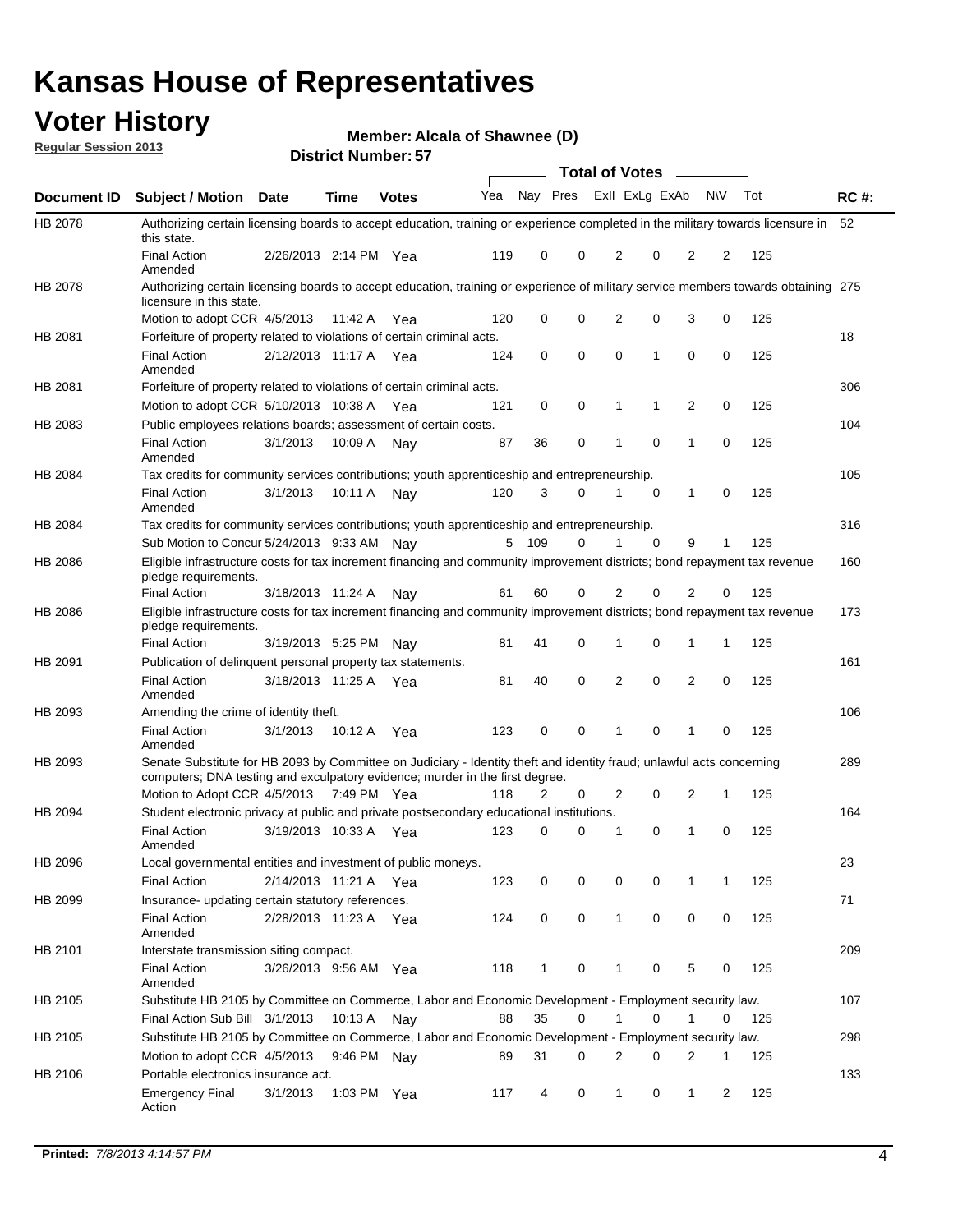## **Voter History**

**Member: Alcala of Shawnee (D)** 

**Regular Session 2013**

|             |                                                                                                                                                                                                                                                                      |                       | וט הסעוווטרו ועוווסוע |              |     |                |             | <b>Total of Votes</b> |   | $\overline{\phantom{a}}$ |                |     |             |
|-------------|----------------------------------------------------------------------------------------------------------------------------------------------------------------------------------------------------------------------------------------------------------------------|-----------------------|-----------------------|--------------|-----|----------------|-------------|-----------------------|---|--------------------------|----------------|-----|-------------|
| Document ID | <b>Subject / Motion Date</b>                                                                                                                                                                                                                                         |                       | <b>Time</b>           | <b>Votes</b> | Yea | Nay Pres       |             | Exll ExLg ExAb        |   |                          | <b>NV</b>      | Tot | <b>RC#:</b> |
| HB 2107     | Insurance; enacting the electronic notice and document act.                                                                                                                                                                                                          |                       |                       |              |     |                |             |                       |   |                          |                |     | 134         |
|             | <b>Emergency Final</b><br><b>Action Amend</b>                                                                                                                                                                                                                        | 3/1/2013              | 1:04 PM Yea           |              | 121 | 0              | 0           | 1                     | 0 | 1                        | 2              | 125 |             |
| HB 2107     | Insurance; enacting the electronic notice and document act, return of premiums separate from the notice of adverse<br>underwriting decision, statutory updates, uninsurable health plan increase in lifetime limit, mandate lite, certain company<br>dividend plans. |                       |                       |              |     |                |             |                       |   |                          |                |     | 281         |
|             | Motion to Adopt CCR 4/5/2013                                                                                                                                                                                                                                         |                       | 4:06 PM Yea           |              | 69  | 50             | 0           | 2                     | 0 | 3                        | $\mathbf{1}$   | 125 |             |
| HB 2109     | School finance; military pupil count.                                                                                                                                                                                                                                |                       |                       |              |     |                |             |                       |   |                          |                |     | 108         |
|             | <b>Final Action</b>                                                                                                                                                                                                                                                  | 3/1/2013              | 10:15A                | Yea          | 104 | 19             | 0           | 1                     | 0 | $\mathbf{1}$             | 0              | 125 |             |
| HB 2109     | Enacting the Kansas children's protection act.                                                                                                                                                                                                                       |                       |                       |              |     |                |             |                       |   |                          |                |     | 277         |
|             | Motion to Adopt CCR 4/5/2013                                                                                                                                                                                                                                         |                       | 12:31 P               | Yea          | 116 | $\overline{2}$ | 0           | 2                     | 0 | 3                        | $\overline{2}$ | 125 |             |
| HB 2112     | Campaign finance; transfer of campaign money to another candidacy.                                                                                                                                                                                                   |                       |                       |              |     |                |             |                       |   |                          |                |     | 72          |
|             | <b>Final Action</b><br>Amended                                                                                                                                                                                                                                       | 2/28/2013 11:25 A     |                       | Nay          | 95  | 29             | 0           | 1                     | 0 | 0                        | 0              | 125 |             |
| HB 2114     | Debt setoff; collection assistance fee.                                                                                                                                                                                                                              |                       |                       |              |     |                |             |                       |   |                          |                |     | 21          |
|             | <b>Final Action</b>                                                                                                                                                                                                                                                  | 2/13/2013 11:34 A     |                       | Nay          | 90  | 32             | 0           | 0                     | 0 | 3                        | 0              | 125 |             |
| HB 2115     | Relating to the employment of retired judges and justices.                                                                                                                                                                                                           |                       |                       |              |     |                |             |                       |   |                          |                |     | 73          |
|             | <b>Final Action</b>                                                                                                                                                                                                                                                  | 2/28/2013 11:27 A     |                       | Yea          | 124 | 0              | 0           | 1                     | 0 | 0                        | 0              | 125 |             |
| HB 2115     | Courts; employment of retired judges and justices; court debt setoff.                                                                                                                                                                                                |                       |                       |              |     |                |             |                       |   |                          |                |     | 309         |
|             | Motion to Adopt CCR 5/14/2013 2:14 PM Yea                                                                                                                                                                                                                            |                       |                       |              | 100 | 13             | 0           | 1                     | 0 | 9                        | $\overline{2}$ | 125 |             |
| HB 2118     | Preservation of historic property; environs authority deleted.                                                                                                                                                                                                       |                       |                       |              |     |                |             |                       |   |                          |                |     | 62          |
|             | <b>Final Action</b>                                                                                                                                                                                                                                                  | 2/27/2013 12:30 P     |                       | Nay          | 99  | 24             | 0           | 1                     | 0 | $\mathbf{1}$             | 0              | 125 |             |
| HB 2120     | Updating provisions relating to the Kansas bureau of investigations DNA database.                                                                                                                                                                                    |                       |                       |              |     |                |             |                       |   |                          |                |     | 109         |
|             | <b>Final Action</b><br>Amended                                                                                                                                                                                                                                       | 3/1/2013              | 10:16 A               | Yea          | 121 | 2              | 0           | 1                     | 0 | 1                        | 0              | 125 |             |
| HB 2120     | Updating provisions relating to DNA collection and DNA evidence; amending the definition of a bet for purposes of the Kansas 302<br>criminal code; sentencing for possession of a firearm during a drug felony                                                       |                       |                       |              |     |                |             |                       |   |                          |                |     |             |
|             | Motion to adopt CCR 5/9/2013                                                                                                                                                                                                                                         |                       | 11:32 A Yea           |              | 74  | 49             | 0           |                       | 0 | 1                        | 0              | 125 |             |
| HB 2122     | Real estate brokers and salespersons; licensing requirements; sales transaction requirements.                                                                                                                                                                        |                       |                       |              |     |                |             |                       |   |                          |                |     | 37          |
|             | <b>Final Action</b><br>Amended                                                                                                                                                                                                                                       | 2/20/2013 11:13 A Yea |                       |              | 121 | 1              | 0           |                       | 0 | 2                        | 0              | 125 |             |
| HB 2125     | Increasing real estate broker's and salesperson's license fees.                                                                                                                                                                                                      |                       |                       |              |     |                |             |                       |   |                          |                |     | 38          |
|             | <b>Final Action</b>                                                                                                                                                                                                                                                  | 2/20/2013 12:16 P     |                       | Nav          | 71  | 50             | 1           | 0                     | 0 | 0                        | 3              | 125 |             |
| HB 2128     | Open records act; exceptions.                                                                                                                                                                                                                                        |                       |                       |              |     |                |             |                       |   |                          |                |     | 74          |
|             | <b>Final Action</b><br>Amended                                                                                                                                                                                                                                       | 2/28/2013 11:28 A     |                       | Yea          | 124 | 0              | $\mathbf 0$ | 1                     | 0 | 0                        | 0              | 125 |             |
| HB 2128     | Open records act; exceptions.                                                                                                                                                                                                                                        |                       |                       |              |     |                |             |                       |   |                          |                |     | 259         |
|             | Motion to Concur                                                                                                                                                                                                                                                     | 4/3/2013              | 10:29 A               | Yea          | 119 | 0              | 0           | 1                     | 0 | 3                        | $\overline{2}$ | 125 |             |
| HB 2130     | Elections; petition circulators.                                                                                                                                                                                                                                     |                       |                       |              |     |                |             |                       |   |                          |                |     | 30          |
|             | <b>Final Action</b>                                                                                                                                                                                                                                                  | 2/18/2013 11:17 A     |                       | Yea          | 118 | $\mathbf{1}$   | 0           | $\overline{c}$        | 0 | 4                        | 0              | 125 |             |
| HB 2135     | Property tax exemption; military housing.                                                                                                                                                                                                                            |                       |                       |              |     |                |             |                       |   |                          |                |     | 162         |
|             | <b>Final Action</b>                                                                                                                                                                                                                                                  | 3/18/2013 11:27 A     |                       | Yea          | 117 | 4              | 0           | $\overline{c}$        | 0 | $\overline{2}$           | 0              | 125 |             |
| HB 2138     | Repealing statutes related to oil and gas.                                                                                                                                                                                                                           |                       |                       |              |     |                |             |                       |   |                          |                |     | 53          |
|             | <b>Final Action</b><br>Amended                                                                                                                                                                                                                                       | 2/26/2013 2:16 PM Yea |                       |              | 119 | 0              | 0           | $\overline{2}$        | 0 | $\overline{2}$           | $\overline{2}$ | 125 |             |
| HB 2139     | Canceled warrants.                                                                                                                                                                                                                                                   |                       |                       |              |     |                |             |                       |   |                          |                |     | 75          |
|             | <b>Final Action</b><br>Amended                                                                                                                                                                                                                                       | 2/28/2013 11:30 A     |                       | Nay          | 99  | 25             | 0           | 1                     | 0 | 0                        | 0              | 125 |             |
| HB 2139     | Canceled warrants.                                                                                                                                                                                                                                                   |                       |                       |              |     |                |             |                       |   |                          |                |     | 266         |
|             | Motion to Concur                                                                                                                                                                                                                                                     | 4/4/2013              | 2:40 PM               | Nay          | 114 | 8              | 0           | 1                     | 0 | 2                        | 0              | 125 |             |
| HB 2140     | Repealing K.S.A. 72-60b03                                                                                                                                                                                                                                            |                       |                       |              |     |                |             |                       |   |                          |                |     | 39          |
|             | <b>Final Action</b>                                                                                                                                                                                                                                                  | 2/20/2013 12:17 P     |                       | Yea          | 122 | 0              | 0           | 0                     | 0 | 0                        | 3              | 125 |             |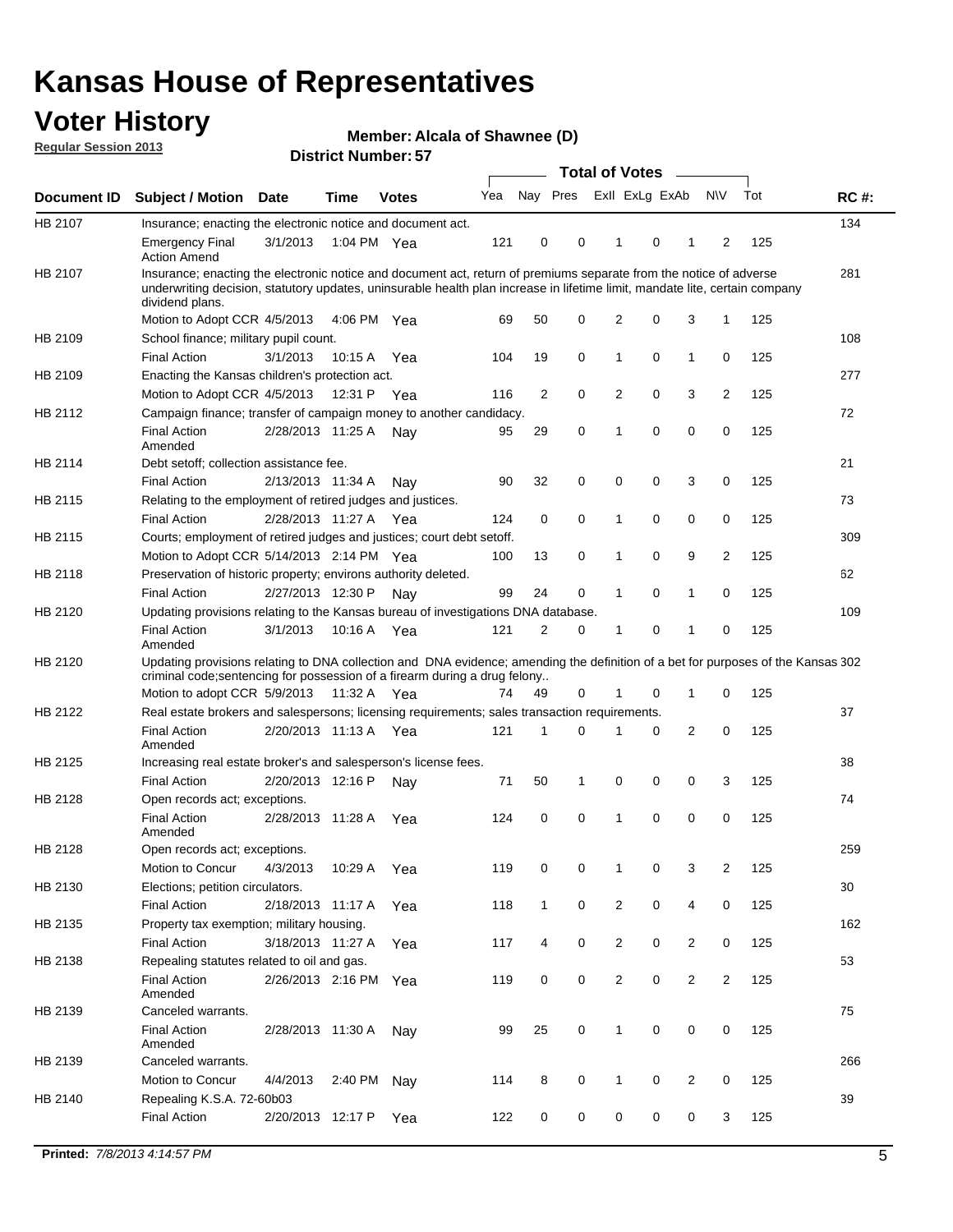## **Voter History**

**Member: Alcala of Shawnee (D)** 

**Regular Session 2013**

|                    |                                                                                                                                              |          |                       |              |     |    | <b>Total of Votes</b>   |             |          | $\sim$         |     |     |             |
|--------------------|----------------------------------------------------------------------------------------------------------------------------------------------|----------|-----------------------|--------------|-----|----|-------------------------|-------------|----------|----------------|-----|-----|-------------|
| <b>Document ID</b> | <b>Subject / Motion Date</b>                                                                                                                 |          | Time                  | <b>Votes</b> | Yea |    | Nay Pres ExII ExLg ExAb |             |          |                | N\V | Tot | <b>RC#:</b> |
| HB 2141            | Repealer; elections process for certain unified school districts.                                                                            |          |                       |              |     |    |                         |             |          |                |     |     | 24          |
|                    | <b>Final Action</b>                                                                                                                          |          | 2/14/2013 11:23 A     | Yea          | 123 | 0  | 0                       | 0           | 0        | 1              | 1   | 125 |             |
| HB 2142            | Certain educational statutes concerning USD land transfers and higher education loan and grant programs.                                     |          |                       |              |     |    |                         |             |          |                |     |     | 40          |
|                    | <b>Final Action</b>                                                                                                                          |          | 2/20/2013 12:19 P Yea |              | 122 | 0  | 0                       | 0           | $\Omega$ | 0              | 3   | 125 |             |
| HB 2143            | Repealing outdated provisions relating to the purchase of certain real estate by the department of corrections.                              |          |                       |              |     |    |                         |             |          |                |     |     | 34          |
|                    | <b>Final Action</b>                                                                                                                          |          | 2/20/2013 11:09 A Yea |              | 122 | 0  | 0                       | 1           | 0        | $\overline{2}$ | 0   | 125 |             |
| HB 2144            | Repealing unnecessary statutes relating to juveniles.                                                                                        |          |                       |              |     |    |                         |             |          |                |     |     | 76          |
|                    | <b>Final Action</b>                                                                                                                          |          | 2/28/2013 11:32 A Yea |              | 124 | 0  | 0                       | 1           | 0        | 0              | 0   | 125 |             |
| HB 2145            | Repealing K.S.A. 75-5028; concerning the sale of real estate by the secretary of transportation.                                             |          |                       |              |     |    |                         |             |          |                |     |     | 35          |
|                    | <b>Final Action</b>                                                                                                                          |          | 2/20/2013 11:11 A Yea |              | 122 | 0  | 0                       | 1           | 0        | 2              | 0   | 125 |             |
| HB 2146            | Repealing the cancer drug repository program K.S.A. 2012 Supp. 65-1664 through 65-1667 and amending K.S.A. 2012 Supp. 77<br>65-1636.         |          |                       |              |     |    |                         |             |          |                |     |     |             |
|                    | <b>Final Action</b>                                                                                                                          |          | 2/28/2013 11:33 A     | Yea          | 124 | 0  | 0                       | 1           | 0        | 0              | 0   | 125 |             |
| HB 2147            | Repealer; use of metric system on certain road signs and markers, moving of heavy vehicles on bridges or culverts, interstate 94<br>bridges. |          |                       |              |     |    |                         |             |          |                |     |     |             |
|                    | <b>Final Action</b>                                                                                                                          | 3/1/2013 |                       | 9:52 AM Yea  | 123 | 0  | 0                       |             | 0        | 1              | 0   | 125 |             |
| HB 2148            | Repealers; postsecondary education scholarship provisions.                                                                                   |          |                       |              |     |    |                         |             |          |                |     |     | 41          |
|                    | <b>Final Action</b>                                                                                                                          |          | 2/20/2013 12:21 P     | Nav          | 106 | 16 | $\mathbf 0$             | 0           | 0        | $\mathbf 0$    | 3   | 125 |             |
| HB 2149            | Repealers; postsecondary education student loans and tuition grants.                                                                         |          |                       |              |     |    |                         |             |          |                |     |     | 42          |
|                    | <b>Final Action</b>                                                                                                                          |          | 2/20/2013 12:22 P     | Nay          | 108 | 14 | 0                       | 0           | $\Omega$ | $\Omega$       | 3   | 125 |             |
| HB 2149            | Repealing a \$500,000 transfer from highway patrol training center fund to the state general fund.                                           |          |                       |              |     |    |                         |             |          |                |     |     | 314         |
|                    | Motion to Concur                                                                                                                             |          | 5/23/2013 10:22 A Yea |              | 113 | 0  | 0                       |             | 0        | 8              | 3   | 125 |             |
| HB 2150            | Repealers; workforce development loan program act.                                                                                           |          |                       |              |     |    |                         |             |          |                |     |     | 78          |
|                    | <b>Final Action</b>                                                                                                                          |          | 2/28/2013 11:34 A     | Nav          | 94  | 30 | $\mathbf 0$             | 1           | 0        | 0              | 0   | 125 |             |
| HB 2150            | Senate Substitute for HB 2150 by Committee on Commerce--Concerning the Kansas employment first oversight commission.                         |          |                       |              |     |    |                         |             |          |                |     |     | 267         |
|                    | Motion to Concur                                                                                                                             |          | 4/4/2013 2:44 PM Nay  |              | 110 | 12 | 0                       | 1           | 0        | 2              | 0   | 125 |             |
| HB 2151            | Repealers; report on medically underserved areas of the state.                                                                               |          |                       |              |     |    |                         |             |          |                |     |     | 63          |
|                    | <b>Final Action</b>                                                                                                                          |          | 2/27/2013 12:31 P     | Yea          | 123 | 0  | $\mathbf 0$             | 1           | 0        | 1              | 0   | 125 |             |
| HB 2152            | Repealer: uniform land sales practices act.                                                                                                  |          |                       |              |     |    |                         |             |          |                |     |     | 36          |
|                    | <b>Final Action</b>                                                                                                                          |          | 2/20/2013 11:12 A     | Yea          | 122 | 0  | $\mathbf 0$             | 1           | 0        | 2              | 0   | 125 |             |
| HB 2153            | Unused medications act; dontating entities.                                                                                                  |          |                       |              |     |    |                         |             |          |                |     |     | 64          |
|                    | <b>Final Action</b><br>Amended                                                                                                               |          | 2/27/2013 12:33 P     | Yea          | 123 | 0  | 0                       | 1           | 0        | 1              | 0   | 125 |             |
| HB 2154            | Senate Substitute for HB 2154 by Committee on Public Health and Welfare--Cosmetology; relating to licensure and renewal of 31                |          |                       |              |     |    |                         |             |          |                |     |     |             |
|                    | persons, salons and clinics.                                                                                                                 |          |                       |              |     |    |                         |             |          |                |     |     |             |
|                    | <b>Final Action</b><br>Amended                                                                                                               |          | 2/18/2013 11:19 A     | Yea          | 119 | 0  | 0                       | 2           | 0        | 4              | 0   | 125 |             |
| HB 2155            | Cosmetology; relating to licensure and renewal.                                                                                              |          |                       |              |     |    |                         |             |          |                |     |     | 32          |
|                    | <b>Final Action</b>                                                                                                                          |          | 2/18/2013 11:21 A Yea |              | 119 | 0  | 0                       | 2           | 0        |                | 0   | 125 |             |
| HB 2156            | Amended<br>Repealers; school finance; area vocational school fund; local effort as applied to U.S.D. No. 450                                 |          |                       |              |     |    |                         |             |          |                |     |     | 43          |
|                    |                                                                                                                                              |          | 2/20/2013 12:23 P     |              | 122 | 0  |                         |             |          |                |     |     |             |
|                    | <b>Final Action</b>                                                                                                                          |          |                       | Yea          |     |    | 0                       | 0           | 0        | 0              | 3   | 125 |             |
| HB 2160            | Quality care assessment on skilled nursing care facilities.                                                                                  |          |                       |              |     |    |                         |             |          |                |     |     | 144         |
|                    | <b>Final Action</b>                                                                                                                          | 3/7/2013 | 12:13 P               | Yea          | 100 | 21 | 0                       | 1           | 0        | 3              | 0   | 125 |             |
| HB 2162            | Prohibition on use of state appropriated moneys to lobby relating to gun control at federal, state and local ogvernment level.               |          |                       |              |     |    |                         |             |          |                |     |     | 79          |
|                    | <b>Final Action</b><br>Amended                                                                                                               |          | 2/28/2013 11:36 A Yea |              | 120 | 4  | 0                       | $\mathbf 1$ | 0        | 0              | 0   | 125 |             |
| HB 2162            | Prohibition on use of state appropriated moneys to lobby at federal, state and local government levels relating to gun control.              |          |                       |              |     |    |                         |             |          |                |     |     | 312         |
|                    | Motion to adopt CCR 5/21/2013 2:52 PM Yea                                                                                                    |          |                       |              | 83  | 28 | 0                       |             | 0        | 13             | 0   | 125 |             |
| HB 2163            | Relating to garnishment proceedings.                                                                                                         |          |                       |              |     |    |                         |             |          |                |     |     | 80          |
|                    | <b>Final Action</b>                                                                                                                          |          | 2/28/2013 11:37 A Yea |              | 124 | 0  | 0                       | $\mathbf 1$ | 0        | 0              | 0   | 125 |             |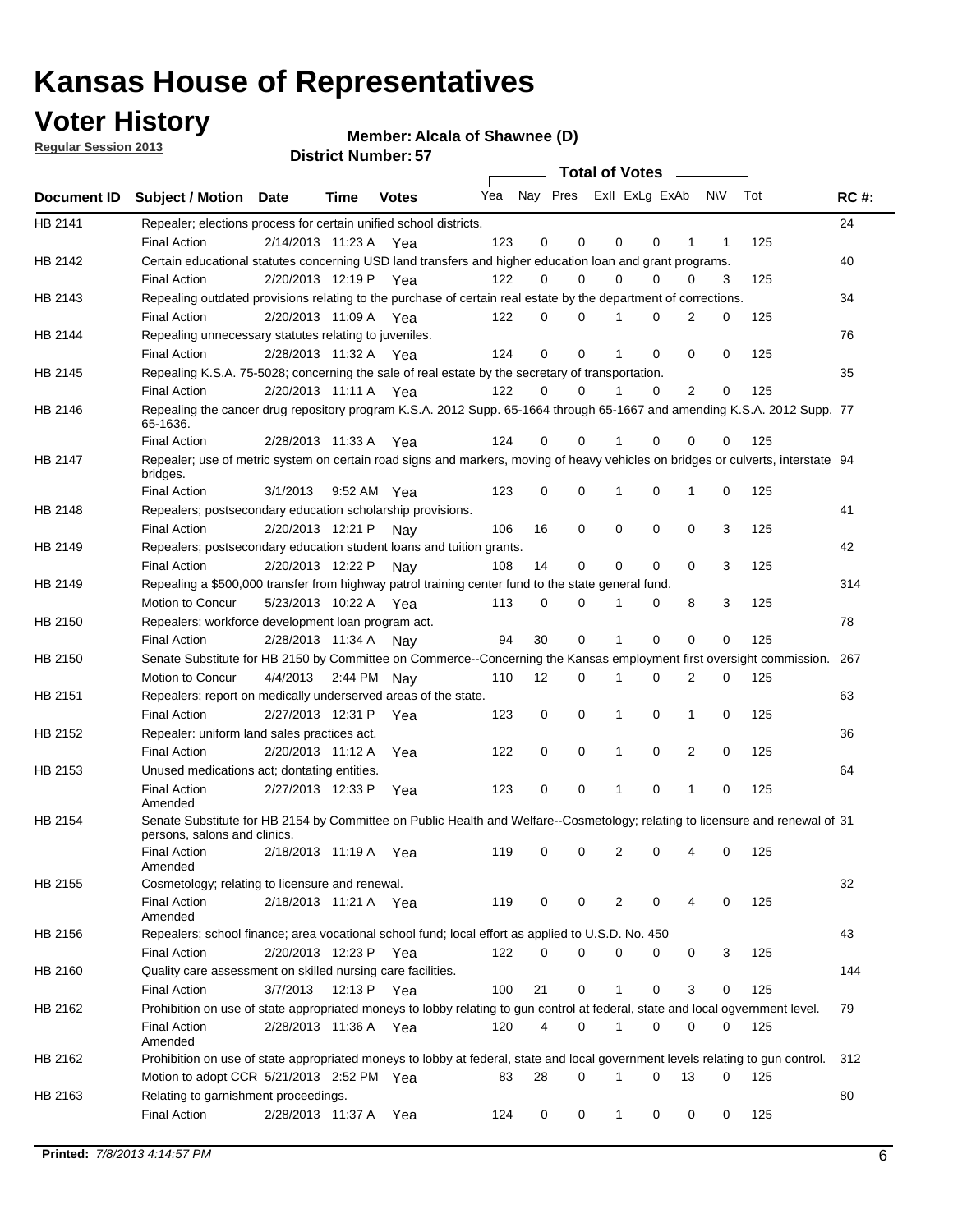## **Voter History**

**Member: Alcala of Shawnee (D)** 

**Regular Session 2013**

|             |                                                                                                                                                                                                                                    |                       | י ט . וסעווווטרו ועוווסו |              |     |          |          | <b>Total of Votes</b> |   | $\overline{\phantom{a}}$ |                |     |             |
|-------------|------------------------------------------------------------------------------------------------------------------------------------------------------------------------------------------------------------------------------------|-----------------------|--------------------------|--------------|-----|----------|----------|-----------------------|---|--------------------------|----------------|-----|-------------|
| Document ID | <b>Subject / Motion Date</b>                                                                                                                                                                                                       |                       | Time                     | <b>Votes</b> | Yea | Nay Pres |          | Exll ExLg ExAb        |   |                          | <b>NV</b>      | Tot | <b>RC#:</b> |
| HB 2164     | Relating to jurors; information disqualifying prospective juror from jury service.                                                                                                                                                 |                       |                          |              |     |          |          |                       |   |                          |                |     | 47          |
|             | <b>Final Action</b><br>Amended                                                                                                                                                                                                     | 2/25/2013 12:12 P     |                          | Nav          | 75  | 45       | 0        | 0                     | 0 | 0                        | 5              | 125 |             |
| HB 2164     | Juries and grand juries.                                                                                                                                                                                                           |                       |                          |              |     |          |          |                       |   |                          |                |     | 284         |
|             | Motion to Adopt CCR 4/5/2013                                                                                                                                                                                                       |                       | 5:53 PM Nay              |              | 92  | 28       | 0        | 2                     | 0 | $\overline{2}$           | $\mathbf{1}$   | 125 |             |
| HB 2166     | Sub HB 2166 by Committee on Judiciary -- Relating to the medical assistance recovery program.                                                                                                                                      |                       |                          |              |     |          |          |                       |   |                          |                |     | 165         |
|             | Final Action Sub Bill 3/19/2013 10:34 A<br>Amended                                                                                                                                                                                 |                       |                          | Nav          | 112 | 11       | $\Omega$ |                       | 0 | 1                        | 0              | 125 |             |
| HB 2167     | Establishing Native American legislative day at the capitol.                                                                                                                                                                       |                       |                          |              |     |          |          |                       |   |                          |                |     | 54          |
|             | <b>Final Action</b>                                                                                                                                                                                                                | 2/26/2013 2:17 PM Yea |                          |              | 119 | 0        | $\Omega$ | 2                     | 0 | $\overline{2}$           | 2              | 125 |             |
| HB 2167     | Senate Substitute for HB 2167 by Committee on Federal and State Affairs -- Concerning fireworks; regulations thereof.                                                                                                              |                       |                          |              |     |          |          |                       |   |                          |                |     | 261         |
|             | Motion to Concur                                                                                                                                                                                                                   | 4/4/2013              | 11:11 A Yea              |              | 100 | 23       | 0        | 1                     | 0 | 1                        | 0              | 125 |             |
| HB 2169     | Allowing for proceedings to determine final disposition of prisoner's pending probation revocations.                                                                                                                               |                       |                          |              |     |          |          |                       |   |                          |                |     | 49          |
|             | <b>Final Action</b>                                                                                                                                                                                                                | 2/26/2013 2:10 PM Yea |                          |              | 119 | 0        | 0        | 0                     | 0 | 0                        | 6              | 125 |             |
| HB 2170     | Concerning sentencing dispositions, probation and postrelease supervision.                                                                                                                                                         |                       |                          |              |     |          |          |                       |   |                          |                |     | 110         |
|             | <b>Final Action</b><br>Amended                                                                                                                                                                                                     | 3/1/2013              | 10:23 A                  | Nay          | 79  | 44       | 0        | 1                     | 0 | 1                        | 0              | 125 |             |
| HB 2170     | Concerning sentencing dispositions, probation and postrelease supervision.                                                                                                                                                         |                       |                          |              |     |          |          |                       |   |                          |                |     | 256         |
|             | Motion to Concur                                                                                                                                                                                                                   | 4/1/2013              | 10:54 A                  | Nay          | 75  | 44       | 0        | 1                     | 0 | $\overline{2}$           | 3              | 125 |             |
| HB 2172     | Cemeteries; cemetery corporations and cemetery merchandise.                                                                                                                                                                        |                       |                          |              |     |          |          |                       |   |                          |                |     | 81          |
|             | <b>Final Action</b><br>Amended                                                                                                                                                                                                     | 2/28/2013 11:38 A Yea |                          |              | 124 | 0        | 0        | 1                     | 0 | $\Omega$                 | 0              | 125 |             |
| HB 2176     | The Eisenhower foundation license plate.                                                                                                                                                                                           |                       |                          |              |     |          |          |                       |   |                          |                |     | 57          |
|             | <b>Final Action</b>                                                                                                                                                                                                                | 2/27/2013 12:11 P     |                          | Yea          | 112 | 11       | $\Omega$ | 0                     | 0 | 1                        | 1              | 125 |             |
| HB 2177     | Relating to motor carriers; concerning safety rules and regulations; certificates of convenience and necessity; transportation of 55<br>certain materials.                                                                         |                       |                          |              |     |          |          |                       |   |                          |                |     |             |
|             | <b>Final Action</b><br>Amended                                                                                                                                                                                                     | 2/26/2013 2:18 PM Yea |                          |              | 119 | 0        | $\Omega$ | 2                     | 0 | $\overline{2}$           | $\overline{2}$ | 125 |             |
| HB 2179     | Amending the secretary of labor's role of taking assignment of wage claims.                                                                                                                                                        |                       |                          |              |     |          |          |                       |   |                          |                |     | 111         |
|             | <b>Final Action</b><br>Amended                                                                                                                                                                                                     | 3/1/2013              | 10:24 A                  | Nav          | 87  | 36       | 0        | 1                     | 0 | 1                        | 0              | 125 |             |
| HB 2181     | Authorizing licensing bodies to accept certain online distance education courses towards licensure for military service member 55<br>applicants                                                                                    |                       |                          |              |     |          |          |                       |   |                          |                |     |             |
|             | <b>Final Action</b>                                                                                                                                                                                                                | 2/27/2013 12:34 P     |                          | Yea          | 123 | 0        | 0        |                       | 0 | 1                        | 0              | 125 |             |
| HB 2182     | Relating to grand juries.                                                                                                                                                                                                          |                       |                          |              |     |          |          |                       |   |                          |                |     | 152         |
|             | <b>Final Action</b><br>Amended                                                                                                                                                                                                     | 3/13/2013 11:20 A     |                          | Nav          | 100 | 24       | 0        | 0                     | 0 | 1                        | 0              | 125 |             |
| HB 2183     | Substitute HB 2183 by Committee on Health and Human Services - - designation and control of infectious and contagious<br>diseases.                                                                                                 |                       |                          |              |     |          |          |                       |   |                          |                |     | 112         |
|             | Final Action Sub Bill 3/1/2013<br>Amended                                                                                                                                                                                          |                       | 10:26 A Yea              |              | 122 | 1        | 0        | 1                     | 0 | 1                        | 0              | 125 |             |
| HB 2183     | Substitute HB 2183 by Committee on Health and Human Services -- department of health and environment statutory duties<br>and functions, infectious and contagious diseases, laboratory services, health information technology and |                       |                          |              |     |          |          |                       |   |                          |                |     | 297         |
|             | Motion to Adopt CCR 4/5/2013                                                                                                                                                                                                       |                       | 9:37 PM Yea              |              | 120 | 0        | 0        | 2                     | 0 | 2                        | 1              | 125 |             |
| HB 2185     | Consolidation of citites and counties; dual majority vote.                                                                                                                                                                         |                       |                          |              |     |          |          |                       |   |                          |                |     | 113         |
|             | <b>Final Action</b><br>Amended                                                                                                                                                                                                     | 3/1/2013              | 10:27 A Yea              |              | 119 | 4        | 0        | 1                     | 0 | $\mathbf{1}$             | 0              | 125 |             |
| HB 2193     | Public facilities; accessiblity standards for disabled persons.                                                                                                                                                                    |                       |                          |              |     |          |          |                       |   |                          |                |     | 145         |
|             | <b>Final Action</b>                                                                                                                                                                                                                | 3/7/2013              | 12:14 P                  | Yea          | 121 | 0        | 0        | 1                     | 0 | 3                        | 0              | 125 |             |
| HB 2195     | Claims against the state; 2012 Joint Committee recommendations.                                                                                                                                                                    |                       |                          |              |     |          |          |                       |   |                          |                |     | 146         |
|             | <b>Final Action</b><br>Amended                                                                                                                                                                                                     | 3/7/2013              | 12:16 P Yea              |              | 110 | 10       | 0        | 1                     | 0 | 3                        | 1              | 125 |             |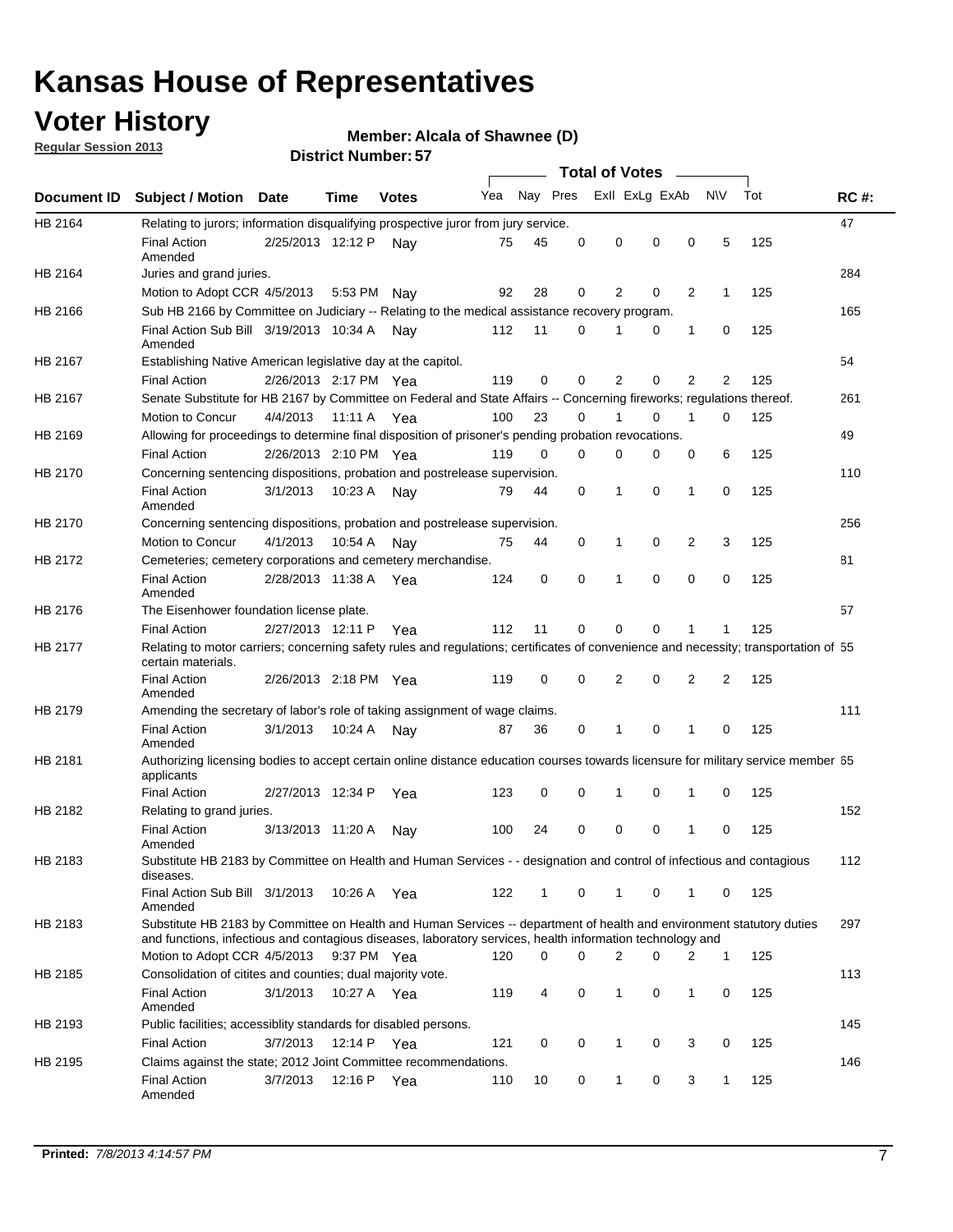## **Voter History**

**Member: Alcala of Shawnee (D)** 

**Regular Session 2013**

|                |                                                                                                                                                                         |                       |             |              |     |          |             | <b>Total of Votes</b> |             |                |             |     |             |
|----------------|-------------------------------------------------------------------------------------------------------------------------------------------------------------------------|-----------------------|-------------|--------------|-----|----------|-------------|-----------------------|-------------|----------------|-------------|-----|-------------|
| Document ID    | <b>Subject / Motion Date</b>                                                                                                                                            |                       | Time        | <b>Votes</b> | Yea | Nay Pres |             | Exll ExLg ExAb        |             |                | N\V         | Tot | <b>RC#:</b> |
| HB 2197        | Kansas state high school activities association; membership of board of directors and executive board.                                                                  |                       |             |              |     |          |             |                       |             |                |             |     | 249         |
|                | <b>Emergency Final</b><br><b>Action Amend</b>                                                                                                                           | 3/26/2013 8:46 PM Nay |             |              | 69  | 53       | 0           | 1                     | 0           | 2              | 0           | 125 |             |
| HB 2199        | Second amendment protection act.                                                                                                                                        |                       |             |              |     |          |             |                       |             |                |             |     | 157         |
|                | <b>Final Action</b><br>Amended                                                                                                                                          | 3/14/2013 11:34 A     |             | Yea          | 94  | 29       | 0           | 0                     | 0           | 2              | 0           | 125 |             |
| HB 2199        | Senate Substitute for HB 2199 by Committee on Federal and State Affairs--Secretary of Administration; successor; diretor of                                             |                       |             |              |     |          |             |                       |             |                |             |     | 313         |
|                | accounts and reports; certain rules and regulations; Kansas liquor control act.                                                                                         |                       |             |              |     |          |             |                       |             |                |             |     |             |
|                | Motion to adopt CCR 5/22/2013 2:17 PM ExAb                                                                                                                              |                       |             |              | 89  | 23       | 0           | $\mathbf 1$           | 0           | 12             | 0           | 125 |             |
| HB 2200        | Executive chief information technology officer; office of information tehcnology services.                                                                              |                       |             |              |     |          |             |                       |             |                |             |     | 114         |
|                | <b>Final Action</b><br>Amended                                                                                                                                          | 3/1/2013              | 10:28 A     | Yea          | 121 | 2        | 0           | 1                     | 0           | 1              | 0           | 125 |             |
| HB 2201        | Telecommunications; regulation by the state corporation commission and distributions from the Kansas universal service<br>fund.                                         |                       |             |              |     |          |             |                       |             |                |             |     | 33          |
|                | <b>Final Action</b><br>Amended                                                                                                                                          | 2/18/2013 11:24 A     |             | Yea          | 118 | 1        | 0           | 2                     | 0           | 4              | 0           | 125 |             |
| HB 2201        | Telecommunications; regulation by the state corporation commission and distributions from the Kansas universal service<br>fund.                                         |                       |             |              |     |          |             |                       |             |                |             |     | 278         |
|                | Motion to Adopt CCR 4/5/2013                                                                                                                                            |                       | 12:57 P     | Yea          | 99  | 20       | 0           | 2                     | 0           | 3              | 1           | 125 |             |
| HB 2202        | Providing automatic relief from certain motor carrier restrictions upon the governor's declaration of emergency.                                                        |                       |             |              |     |          |             |                       |             |                |             |     | 44          |
|                | <b>Final Action</b><br>Amended                                                                                                                                          | 2/20/2013 12:25 P     |             | Yea          | 122 | 0        | 0           | 0                     | 0           | 0              | 3           | 125 |             |
| HB 2203        | Relating to exercise of religion.                                                                                                                                       |                       |             |              |     |          |             |                       |             |                |             |     | 115         |
|                | <b>Final Action</b><br>Amended                                                                                                                                          | 3/1/2013              | 10:31 A     | Yea          | 109 | 14       | 0           | 1                     | 0           | 1              | 0           | 125 |             |
| HB 2203        | Relating to exercise of religion.                                                                                                                                       |                       |             |              |     |          |             |                       |             |                |             |     | 200         |
|                | Motion to Concur                                                                                                                                                        | 3/25/2013 9:41 AM Yea |             |              | 109 | 12       | 0           | 2                     | $\mathbf 0$ | $\overline{2}$ | 0           | 125 |             |
| HB 2204        | Relating to redemption of real property.                                                                                                                                |                       |             |              |     |          |             |                       |             |                |             |     | 116         |
|                | <b>Final Action</b><br>Amended                                                                                                                                          | 3/1/2013              | 10:32 A     | Yea          | 123 | 0        | $\mathbf 0$ | 1                     | 0           | 1              | $\mathbf 0$ | 125 |             |
| HB 2204        | Extending the judicial branch surcharge for two years.                                                                                                                  |                       |             |              |     |          |             |                       |             |                |             |     | 308         |
|                | Motion to adopt CCR 5/13/2013 10:38 A                                                                                                                                   |                       |             | Yea          | 121 | 1        | 0           | 0                     | 0           | 3              | $\mathbf 0$ | 125 |             |
| HB 2205        | Adoption hearings; time and waiver of notice.                                                                                                                           |                       |             |              |     |          |             |                       |             |                |             |     | 117         |
|                | <b>Final Action</b><br>Amended                                                                                                                                          | 3/1/2013              | 10:33 A     | Yea          | 123 | 0        | 0           | 1                     | 0           | 1              | 0           | 125 |             |
| HB 2207        | Substitute HB 2207 by Committee on Agriculture and Natural Resources--Amending provisions relating to the regulation and<br>certification of animal feeding facilities. |                       |             |              |     |          |             |                       |             |                |             |     | 56          |
|                | Final Action Sub Bill 2/26/2013 2:20 PM Yea                                                                                                                             |                       |             |              | 119 | 0        | 0           | 2                     | 0           | 2              | 2           | 125 |             |
| <b>HB 2207</b> | Substitute HB 2207 by Committee on Agriculture and Natural Resources--Amending provisions relating to the regulation and<br>certification of animal feeding facilities. |                       |             |              |     |          |             |                       |             |                |             |     | 257         |
|                | Motion to Concur                                                                                                                                                        | 4/1/2013              | 2:23 PM Yea |              | 119 | 0        | 0           | 1                     | 0           | 3              | 2           | 125 |             |
| HB 2209        | Amendments to the Kansas offender registration act.                                                                                                                     |                       |             |              |     |          |             |                       |             |                |             |     | 66          |
|                | Final Action<br>Amended                                                                                                                                                 | 2/27/2013 12:35 P Yea |             |              | 123 | 0        | 0           | $\mathbf{1}$          | 0           | $\mathbf{1}$   | 0           | 125 |             |
| HB 2210        | Elections; change of party affiliation.                                                                                                                                 |                       |             |              |     |          |             |                       |             |                |             |     | 132         |
|                | <b>Emergency Final</b><br><b>Action Amend</b>                                                                                                                           | 3/1/2013              | 1:02 PM Nav |              | 72  | 49       | 0           | 1                     | 0           | 1              | 2           | 125 |             |
| HB 2212        | Concerning the requirements to receiving a service grant through the veterans claims assistance program.                                                                |                       |             |              |     |          |             |                       |             |                |             |     | 118         |
|                | <b>Final Action</b>                                                                                                                                                     | 3/1/2013              | 10:34 A Yea |              | 123 | 0        | 0           | $\mathbf{1}$          | 0           | $\mathbf 1$    | 0           | 125 |             |
| HB 2213        | Member elections and retirement benefit determinations and one-time payments under KPERS act of 2015.                                                                   |                       |             |              |     |          |             |                       |             |                |             |     | 27          |
|                | <b>Final Action</b><br>Amended                                                                                                                                          | 2/15/2013 11:19 A Yea |             |              | 115 | 0        | 0           | 2                     | 2           | 3              | 3           | 125 |             |
| HB 2213        | Member elections and retirement benefit determinations and one-time payments under KPERS act of 2015.                                                                   |                       |             |              |     |          |             |                       |             |                |             |     | 311         |
|                | Motion to adopt CCR 5/20/2013 2:11 PM Yea                                                                                                                               |                       |             |              | 104 | $\Omega$ | 0           | $\mathbf 1$           | 0           | 16             | 4           | 125 |             |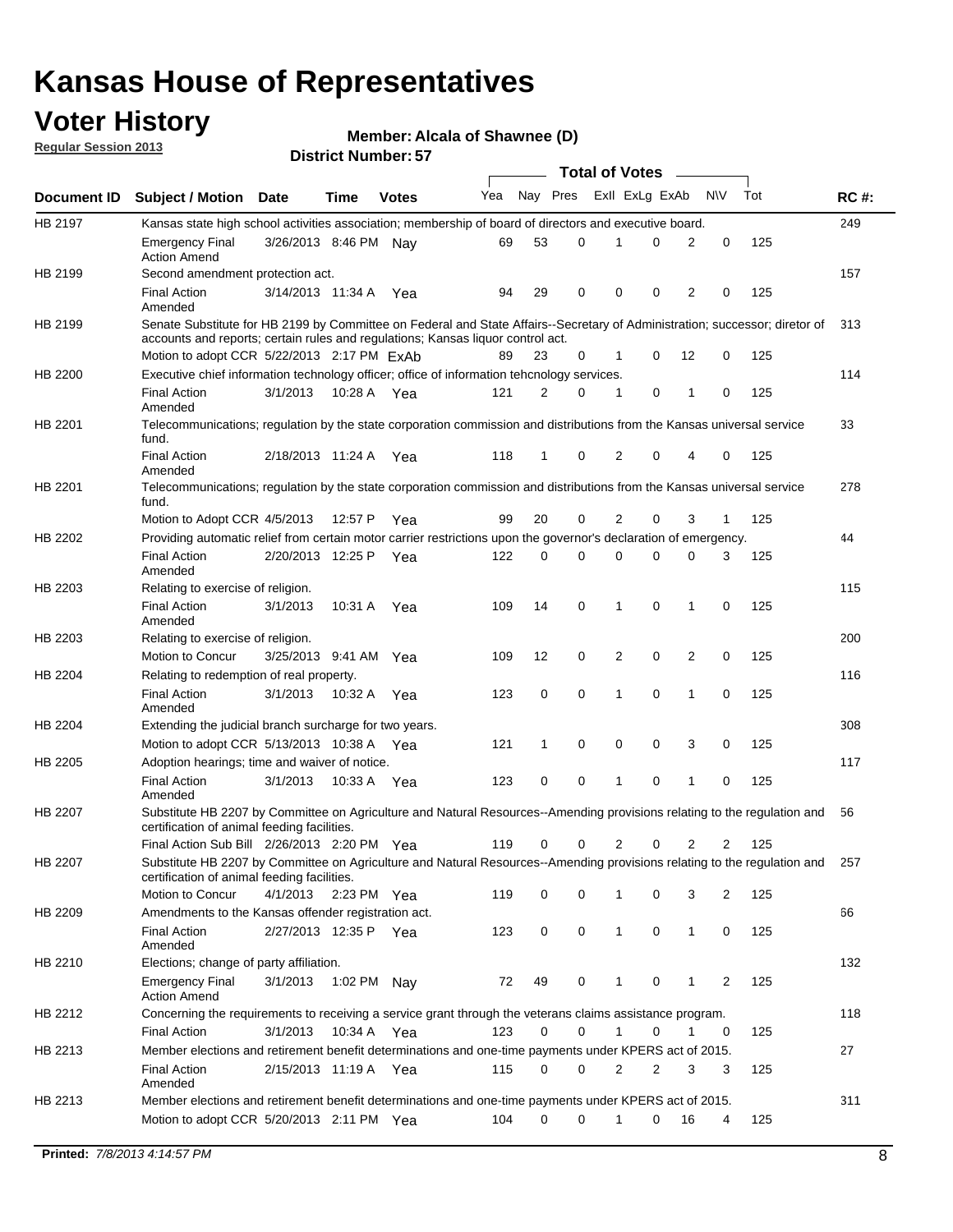## **Voter History**

**Member: Alcala of Shawnee (D)** 

**Regular Session 2013**

|             |                                                                                                                                                                                                               |                       |         |               |     |                |          | <b>Total of Votes</b> |             |              |           |     |             |
|-------------|---------------------------------------------------------------------------------------------------------------------------------------------------------------------------------------------------------------|-----------------------|---------|---------------|-----|----------------|----------|-----------------------|-------------|--------------|-----------|-----|-------------|
| Document ID | <b>Subject / Motion Date</b>                                                                                                                                                                                  |                       | Time    | <b>Votes</b>  | Yea |                | Nay Pres | Exll ExLg ExAb        |             |              | <b>NV</b> | Tot | <b>RC#:</b> |
| HB 2216     | Repealing certain joint committees and amending related statutes; amending the joint committees on special claims against<br>the state.                                                                       |                       |         |               |     |                |          |                       |             |              |           |     | 119         |
|             | <b>Final Action</b><br>Amended                                                                                                                                                                                | 3/1/2013              | 10:36 A | Yea           | 91  | 32             | 0        | 1                     | 0           | 1            | 0         | 125 |             |
| HB 2216     | Repealing certain joint committees and amending related statutes; amending the joint committees on special claims against<br>the state.                                                                       |                       |         |               |     |                |          |                       |             |              |           |     | 323         |
|             | Motion to adopt CCR 6/2/2013                                                                                                                                                                                  |                       | 12:18 A | Nav           | 81  | 28             | 0        | 1                     | 0           | 6            | 9         | 125 |             |
| HB 2217     | Creating the crime of female genital mutilation and setting the penalty.                                                                                                                                      |                       |         |               |     |                |          |                       |             |              |           |     | 120         |
|             | <b>Final Action</b><br>Amended                                                                                                                                                                                | 3/1/2013              | 10:37 A | Yea           | 123 | 0              | 0        | 1                     | $\mathbf 0$ | 1            | 0         | 125 |             |
| HB 2218     | Driving under the influence of alcohol or drugs; tests; implied consent; administrative hearings.                                                                                                             |                       |         |               |     |                |          |                       |             |              |           |     | 82          |
|             | <b>Final Action</b>                                                                                                                                                                                           | 2/28/2013 11:40 A Yea |         |               | 124 | 0              | 0        |                       | $\Omega$    | 0            | 0         | 125 |             |
| HB 2218     | Driving under the influence of alcohol or drugs; boating under the influence of alcohol or drugs; tests; implied consent;<br>administrative hearings; aggravated battery DUI.<br>Motion to adopt CCR 5/9/2013 |                       |         |               | 120 | $\overline{2}$ | 0        | 1                     | 0           | 1            | 1         | 125 | 303         |
| HB 2221     | Enacting the equal access act; school employees; professional employees organization.                                                                                                                         |                       | 11:46 A | Yea           |     |                |          |                       |             |              |           |     | 83          |
|             | <b>Final Action</b>                                                                                                                                                                                           | 2/28/2013 11:42 A     |         |               | 71  | 53             | 0        | 1                     | 0           | 0            | 0         | 125 |             |
| HB 2222     | School districts; bullying policies.                                                                                                                                                                          |                       |         | Nav           |     |                |          |                       |             |              |           |     | 141         |
|             | <b>Emergency Final</b><br><b>Action Amend</b>                                                                                                                                                                 | 3/1/2013              |         | 1:13 PM $Yea$ | 119 | $\mathbf 1$    | 1        | 1                     | 0           | 1            | 2         | 125 |             |
| HB 2228     | Decreased employer payments to group insurance reserve fund for KPERS plan of death and long-term disability benefits<br>during fiscal years 2014 and 2015.                                                   |                       |         |               |     |                |          |                       |             |              |           |     | 28          |
|             | <b>Final Action</b><br>Amended                                                                                                                                                                                | 2/15/2013 11:21 A     |         | Yea           | 115 | 0              | 0        | 2                     | 2           | 3            | 3         | 125 |             |
| HB 2231     | Substitute HB 2231 by Committee on Appropriations - Appropriations for FY 2014, FY 2015, FY 2016, FY 2017 and FY 2018<br>for various state agencies; capital improvement projects.                            |                       |         |               |     |                |          |                       |             |              |           |     | 177         |
|             | Final Action Sub Bill 3/20/2013 10:29 A<br>Amended                                                                                                                                                            |                       |         | Nav           | 68  | 55             | 0        | 1                     | 0           | 1            | 0         | 125 |             |
| HB 2234     | Contracts between the Kansas turnpike authority and the Kansas department of transportation.                                                                                                                  |                       |         |               |     |                |          |                       |             |              |           |     | 151         |
|             | <b>Final Action</b><br>Amended                                                                                                                                                                                | 3/11/2013 11:16 A     |         | Nav           | 81  | 41             | 0        | 0                     | 1           | 2            | 0         | 125 |             |
| HB 2234     | Naming the secretary of transportation as the director of operations of the Kansas turnpike authority; pertaining to certain<br>contracts between the authority and the department of transportation.         |                       |         |               |     |                |          |                       |             |              |           |     | 299         |
|             | Motion to Adopt CCR 4/5/2013                                                                                                                                                                                  |                       | 10:12 P | Nav           | 76  | 44             | 0        | 2                     | 0           | 2            | 1         | 125 |             |
| HB 2244     | Taxation of watercraft.<br><b>Emergency Final</b><br><b>Action Amend</b>                                                                                                                                      | 3/26/2013 8:49 PM     |         | Nay           | 107 | 15             | 0        | 1                     | 0           | 2            | 0         | 125 | 250         |
| HB 2249     | City annexation of fire district land; double taxation; refund.                                                                                                                                               |                       |         |               |     |                |          |                       |             |              |           |     | 121         |
|             | <b>Final Action</b><br>Amended                                                                                                                                                                                | 3/1/2013              | 10:39 A | Nay           | 101 | 22             | 0        | 1                     | 0           | $\mathbf{1}$ | 0         | 125 |             |
| HB 2249     | Certain property issues; fire districts; historic preservation; solid waste.                                                                                                                                  |                       |         |               |     |                |          |                       |             |              |           |     | 310         |
|             | Motion to Adopt CCR 5/17/2013 10:25 A                                                                                                                                                                         |                       |         | Nay           | 92  | 18             | 0        | 1                     | 0           | 14           | 0         | 125 |             |
| HB 2252     | Eliminating the statute of limitations for prosecutions of rape and aggravated criminal sodomy.                                                                                                               |                       |         |               |     |                |          |                       |             |              |           |     | 122         |
|             | <b>Final Action</b><br>Amended                                                                                                                                                                                | 3/1/2013              | 10:40 A | Yea           | 123 | 0              | 0        | 1                     | 0           | 1            | 0         | 125 |             |
| HB 2253     | Abortion; prohibiting funding for abortion services; amending late-term abortion and woman's- right-to-know statutes.                                                                                         |                       |         |               |     |                |          |                       |             |              |           |     | 178         |
|             | <b>Final Action</b><br>Amended                                                                                                                                                                                | 3/20/2013 10:31 A Yea |         |               | 92  | 31             | 0        | 1                     | 0           | 1            | 0         | 125 |             |
| HB 2253     | Abortion; prohibiting funding for abortion services; amending late-term abortion and woman's- right-to-know statutes.                                                                                         |                       |         |               |     |                |          |                       |             |              |           |     | 301         |
|             | Motion to Adopt CCR 4/5/2013                                                                                                                                                                                  |                       |         | 10:34 P Yea   | 90  | 30             | 0        | 2                     | 0           | 2            |           | 125 |             |
| HB 2255     | Economic development; investments in telecommunications machinery and equipment.                                                                                                                              |                       |         |               |     |                |          |                       |             |              |           |     | 142         |
|             | EFA Sub Bill<br>Amended                                                                                                                                                                                       | 3/1/2013              |         | 1:15 PM Yea   | 116 | 5              | 0        | 1                     | 0           | 1            | 2         | 125 |             |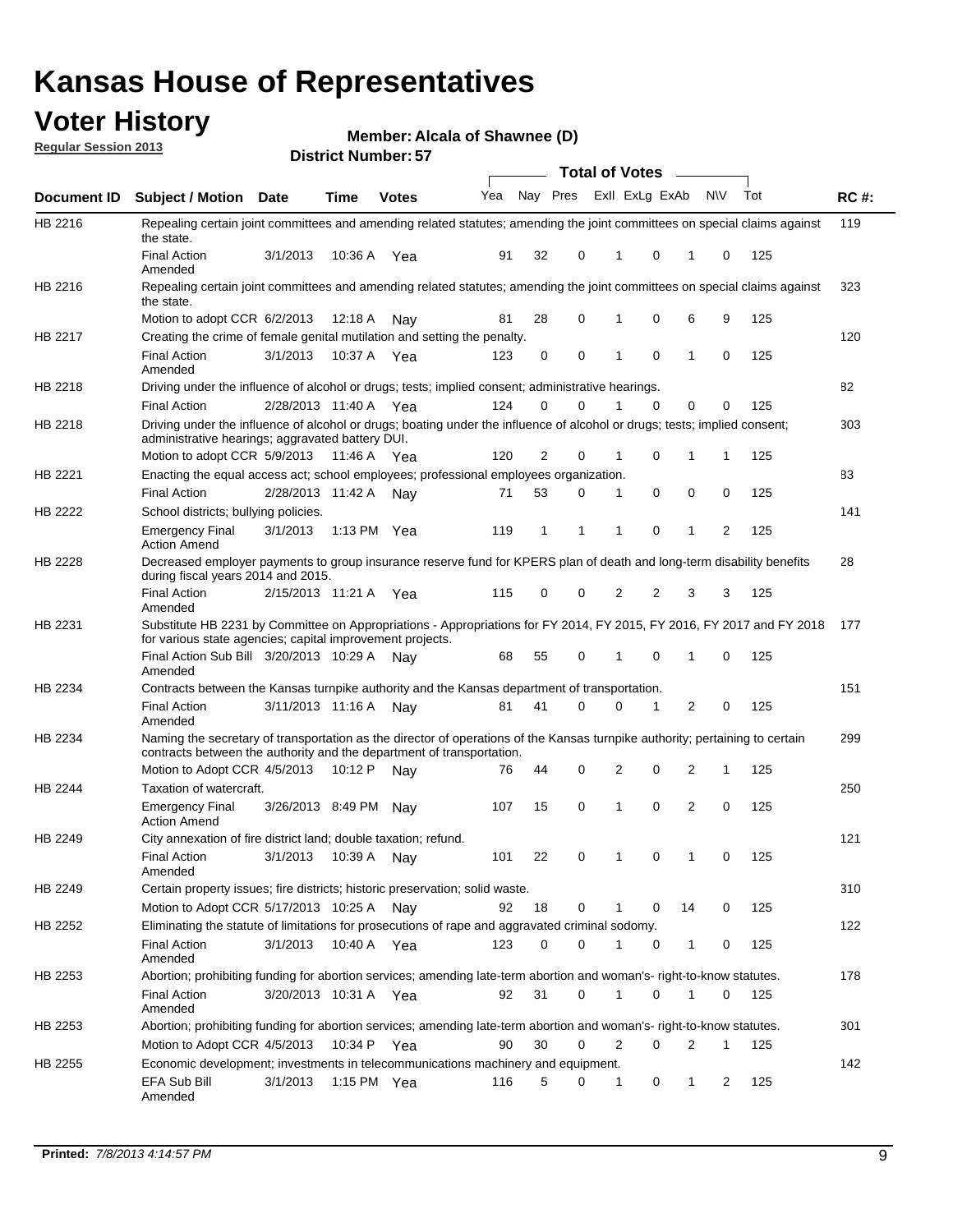## **Voter History**

**Member: Alcala of Shawnee (D)** 

**Regular Session 2013**

|                    |                                                                                                                                                                                       |                       | וט ו וטעווווטדו וטוש |              |     |          |          | <b>Total of Votes</b> |              | $\sim$       |                |     |             |
|--------------------|---------------------------------------------------------------------------------------------------------------------------------------------------------------------------------------|-----------------------|----------------------|--------------|-----|----------|----------|-----------------------|--------------|--------------|----------------|-----|-------------|
| <b>Document ID</b> | <b>Subject / Motion Date</b>                                                                                                                                                          |                       | <b>Time</b>          | <b>Votes</b> | Yea | Nay Pres |          | Exll ExLg ExAb        |              |              | <b>NV</b>      | Tot | <b>RC#:</b> |
| HB 2259            | Domestic relations; relating to dissolution of marriage;                                                                                                                              |                       |                      |              |     |          |          |                       |              |              |                |     | 58          |
|                    | <b>Final Action</b>                                                                                                                                                                   | 2/27/2013 12:12 P     |                      | Yea          | 123 | 0        | 0        | 1                     | 0            | 1            | 0              | 125 |             |
| HB 2261            | Authorizing the expenditure of unencumbered balances held by school district; removing the cap for contingency reserve<br>fund.                                                       |                       |                      |              |     |          |          |                       |              |              |                |     | 48          |
|                    | <b>Final Action</b><br>Amended                                                                                                                                                        | 2/25/2013 12:13 P     |                      | Yea          | 120 | 0        | 0        | 0                     | 0            | 0            | 5              | 125 |             |
| HB 2261            | School districts; expenditure of unencumbered bala ces; removing the cap for contingency reserve fund; establishing celebrate 305<br>freedom week; bullying policies. ies.            |                       |                      |              |     |          |          |                       |              |              |                |     |             |
|                    | Motion to adopt CCR 5/9/2013                                                                                                                                                          |                       | 2:25 PM Yea          |              | 119 | 1        | 0        | 1                     | 0            | 4            | 0              | 125 |             |
| HB 2262            | Substitute HB 2262 by Committee on Appropriations - Amending the percentage amount that is deposited into the oil and gas 210<br>valuation depletion trust fund from 12.41% to 8.25%. |                       |                      |              |     |          |          |                       |              |              |                |     |             |
|                    | Final Action Sub Bill 3/26/2013 9:58 AM                                                                                                                                               |                       |                      | Nav          | 96  | 23       | 0        |                       | 0            | 5            | 0              | 125 |             |
| HB 2267            | Income tax, credits, high performance incentive program; subtraction modifications, certain expenses related to living dinor<br>organ donations.                                      |                       |                      |              |     |          |          |                       |              |              |                |     | 252         |
|                    | <b>Emergency Final</b><br><b>Action Amend</b>                                                                                                                                         | 3/26/2013 8:52 PM Yea |                      |              | 106 | 16       | 0        | 1                     | 0            | 2            | 0              | 125 |             |
| HB 2269            | John Bower memorial highway.                                                                                                                                                          |                       |                      |              |     |          |          |                       |              |              |                |     | 84          |
|                    | <b>Final Action</b><br>Amended                                                                                                                                                        | 2/28/2013 11:44 A Yea |                      |              | 114 | 10       | 0        | 1                     | 0            | 0            | 0              | 125 |             |
| <b>HB 2272</b>     | Exempting IRB-purchased property from property taxatin without state ownerhsip requirement.                                                                                           |                       |                      |              |     |          |          |                       |              |              |                |     | 123         |
|                    | <b>Final Action</b>                                                                                                                                                                   | 3/1/2013              | 10:41 A              | Yea          | 123 | 0        | 0        | 1                     | 0            | $\mathbf{1}$ | 0              | 125 |             |
| HB 2278            | Creating a penalty enhancement for the theft or burglary of a firearm.                                                                                                                |                       |                      |              |     |          |          |                       |              |              |                |     | 135         |
|                    | <b>Emergency Final</b><br><b>Action Amend</b>                                                                                                                                         | 3/1/2013              | 1:06 PM Yea          |              | 117 | 4        | 0        | 1                     | $\Omega$     | 1            | $\overline{2}$ | 125 |             |
| HB 2280            | School districts; establishing celebrate freedom week and related curriculum.                                                                                                         |                       |                      |              |     |          |          |                       |              |              |                |     | 140         |
|                    | <b>Emergency Final</b><br><b>Action Amend</b>                                                                                                                                         | 3/1/2013              | 1:12 PM Nay          |              | 95  | 25       | 1        | 1                     | 0            | 1            | 2              | 125 |             |
| HB 2294            | Kansas uniform securities act.                                                                                                                                                        |                       |                      |              |     |          |          |                       |              |              |                |     | 124         |
|                    | <b>Final Action</b>                                                                                                                                                                   | 3/1/2013              | 10:42 A              | Yea          | 123 | 0        | 0        | 1                     | 0            | 1            | 0              | 125 |             |
| HB 2296            | Campaign finance; permitted uses of campaign funds.                                                                                                                                   |                       |                      |              |     |          |          |                       |              |              |                |     | 148         |
|                    | <b>Final Action</b>                                                                                                                                                                   | 3/8/2013              | 11:12 A Yea          |              | 120 | 1        | 0        | 0                     | $\mathbf{1}$ | 2            | $\mathbf{1}$   | 125 |             |
| HB 2298            | Amending the crimes of interference with law enforcement and giving a false alarm.                                                                                                    |                       |                      |              |     |          |          |                       |              |              |                |     | 136         |
|                    | <b>Emergency Final</b><br>Action                                                                                                                                                      | 3/1/2013              | 1:07 PM Yea          |              | 121 | 0        | 0        | 1                     | 0            | 1            | 2              | 125 |             |
| HB 2302            | Relating to drug screening, criminal history record check and fingerprinting of certain persons and employees.                                                                        |                       |                      |              |     |          |          |                       |              |              |                |     | 85          |
|                    | <b>Final Action</b><br>Amended                                                                                                                                                        | 2/28/2013 11:45 A     |                      | Yea          | 124 | $\Omega$ | $\Omega$ | 1                     | 0            | 0            | 0              | 125 |             |
| HB 2303            | Relating to drivier's license fees; driving under the influence equipment fund.                                                                                                       |                       |                      |              |     |          |          |                       |              |              |                |     | 125         |
|                    | <b>Final Action</b><br>Amended                                                                                                                                                        | 3/1/2013              | 10:44 A              | Yea          | 113 | 10       | 0        | 1                     | 0            | 1            | 0              | 125 |             |
| HB 2305            | Kansas storage tank act and containment of underground storage tanks.                                                                                                                 |                       |                      |              |     |          |          |                       |              |              |                |     | 126         |
|                    | Final Action                                                                                                                                                                          | 3/1/2013              | 10:45 A              | Yea          | 123 | 0        | 0        | 1                     | 0            | 1            | 0              | 125 |             |
| HB 2305            | Kansas storage tank act and containment of underground storage tanks.                                                                                                                 |                       |                      |              |     |          |          |                       |              |              |                |     | 197         |
|                    | Motion to Concur                                                                                                                                                                      | 3/22/2013 11:36 A     |                      | Yea          | 119 | 0        | 0        | $\overline{c}$        | 0            | 3            | $\mathbf{1}$   | 125 |             |
| HB 2311            | Increasing delinquent registration fees.                                                                                                                                              |                       |                      |              |     |          |          |                       |              |              |                |     | 127         |
|                    | <b>Final Action</b>                                                                                                                                                                   | 3/1/2013              | 10:50 A              | Nay          | 24  | 99       | 0        | 1                     | 0            | $\mathbf{1}$ | 0              | 125 |             |
| HB 2312            | Kansas uninsurable health insurance plan; increase in life time limit.                                                                                                                |                       |                      |              |     |          |          |                       |              |              |                |     | 95          |
|                    | <b>Final Action</b>                                                                                                                                                                   | 3/1/2013              | 9:53 AM Yea          |              | 123 | 0        | 0        |                       | 0            | 1            | 0              | 125 |             |
| HB 2318            | Authorizing use of motorcycle headlamp modulation systems and side lamps.                                                                                                             |                       |                      |              |     |          |          |                       |              |              |                |     | 128         |
|                    | <b>Final Action</b><br>Amended                                                                                                                                                        | 3/1/2013              | 10:52 A              | Yea          | 123 | 0        | 0        | 1                     | 0            | 1            | 0              | 125 |             |
| HB 2318            | Authorizing use of motorcycle headlamp modulation systems and side lamps.                                                                                                             |                       |                      |              |     |          |          |                       |              |              |                |     | 201         |
|                    | Motion to Concur                                                                                                                                                                      | 3/25/2013 9:44 AM Yea |                      |              | 121 | 0        | 0        | 2                     | 0            | 2            | 0              | 125 |             |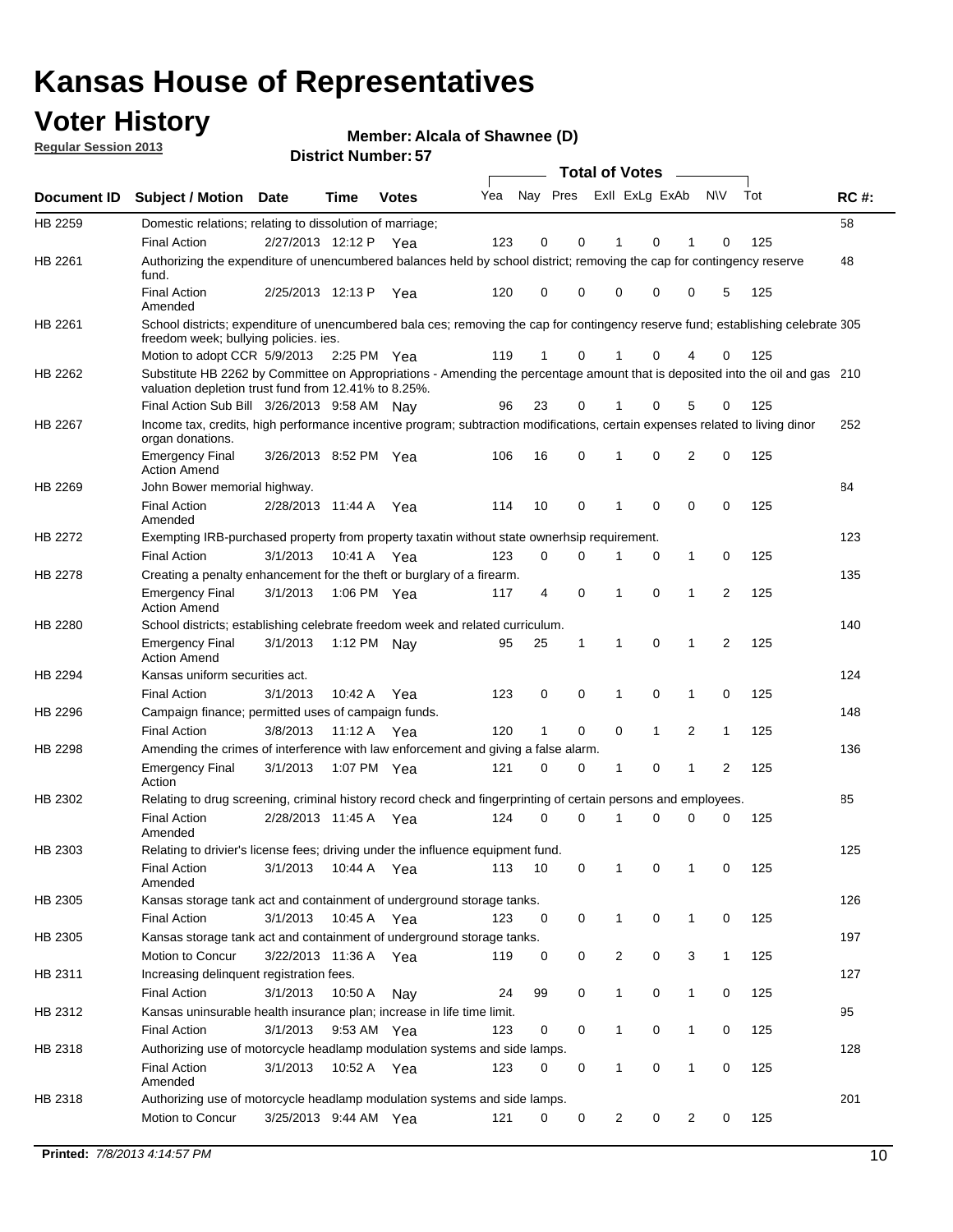## **Voter History**

**Member: Alcala of Shawnee (D)** 

**Regular Session 2013**

|             |                                                                                                                                                                                             |                       |             |               |     |             |             | <b>Total of Votes</b> |   |              |                |     |             |
|-------------|---------------------------------------------------------------------------------------------------------------------------------------------------------------------------------------------|-----------------------|-------------|---------------|-----|-------------|-------------|-----------------------|---|--------------|----------------|-----|-------------|
| Document ID | <b>Subject / Motion</b>                                                                                                                                                                     | <b>Date</b>           | Time        | <b>Votes</b>  | Yea | Nay Pres    |             | Exll ExLg ExAb        |   |              | <b>NV</b>      | Tot | <b>RC#:</b> |
| HB 2319     | Creating the coalition of innovative districts act.                                                                                                                                         |                       |             |               |     |             |             |                       |   |              |                |     | 149         |
|             | <b>Final Action</b><br>Amended                                                                                                                                                              | 3/8/2013              | 11:17 A     | Nav           | 74  | 47          | 0           | 0                     | 1 | 3            | 0              | 125 |             |
| HB 2319     | Creating the coalition of innovative districts act.                                                                                                                                         |                       |             |               |     |             |             |                       |   |              |                |     | 279         |
|             | Motion to Adopt CCR 4/5/2013                                                                                                                                                                |                       | 1:03 PM     | Nav           | 71  | 47          | 0           | 2                     | 0 | 3            | $\overline{2}$ | 125 |             |
| HB 2322     | Relating to the division of health of the department of health and environment.                                                                                                             |                       |             |               |     |             |             |                       |   |              |                |     | 86          |
|             | <b>Final Action</b><br>Amended                                                                                                                                                              | 2/28/2013 11:46 A Yea |             |               | 118 | 6           | 0           | 1                     | 0 | 0            | 0              | 125 |             |
| HB 2326     | VoIP and IP enabled services.                                                                                                                                                               |                       |             |               |     |             |             |                       |   |              |                |     | 129         |
|             | <b>Final Action</b><br>Amended                                                                                                                                                              | 3/1/2013              | 10:53 A     | Yea           | 123 | 0           | 0           | 1                     | 0 | 1            | 0              | 125 |             |
| HB 2338     | Courts; docket fees.                                                                                                                                                                        |                       |             |               |     |             |             |                       |   |              |                |     | 211         |
|             | <b>Final Action</b><br>Amended                                                                                                                                                              | 3/26/2013 10:00 A     |             | Nav           | 67  | 52          | 0           | 1                     | 0 | 5            | 0              | 125 |             |
| HB 2339     | Allowing insurers to return premiums to a policyholder separate from the notice of an adverse underwriting decision.                                                                        |                       |             |               |     |             |             |                       |   |              |                |     | 67          |
|             | <b>Final Action</b>                                                                                                                                                                         | 2/28/2013 11:16 A Yea |             |               | 124 | 0           | 0           | 1                     | 0 | 0            | 0              | 125 |             |
| HB 2339     | Combining life insurance with certain additional health related riders, insurance agents-lines of insurance, health insurance for 287<br>certain firefighters and law enforcement officers. |                       |             |               |     |             |             |                       |   |              |                |     |             |
|             | Motion to Adopt CCR 4/5/2013 7:15 PM Yea                                                                                                                                                    |                       |             |               | 116 | 4           | 0           | 2                     | 0 | 2            | 1              | 125 |             |
| HB 2343     | Relating to the secretary of health and environment; office of laboratory services.                                                                                                         |                       |             |               |     |             |             |                       |   |              |                |     | 130         |
|             | <b>Final Action</b>                                                                                                                                                                         | 3/1/2013              | 10:54 A     | Nav           | 89  | 34          | 0           | 1                     | 0 | 1            | 0              | 125 |             |
| HB 2349     | School districts; audit by legislative post audit committee.                                                                                                                                |                       |             |               |     |             |             |                       |   |              |                |     | 87          |
|             | <b>Final Action</b><br>Amended                                                                                                                                                              | 2/28/2013 11:48 A Yea |             |               | 120 | 4           | $\mathbf 0$ | 1                     | 0 | 0            | 0              | 125 |             |
| HB 2349     | School districts; audit by legislative post audit committee.                                                                                                                                |                       |             |               |     |             |             |                       |   |              |                |     | 291         |
|             | Motion to Concur                                                                                                                                                                            | 4/5/2013              | 7:55 PM Yea |               | 118 | 2           | 0           | 2                     | 0 | 2            | 1              | 125 |             |
| HB 2352     | Maximum benefits increased for certain members of the Kansas police and firemen's retirement system.                                                                                        |                       |             |               |     |             |             |                       |   |              |                |     | 88          |
|             | <b>Final Action</b>                                                                                                                                                                         | 2/28/2013 11:49 A     |             | Yea           | 124 | 0           | 0           | 1                     | 0 | 0            | 0              | 125 |             |
| HB 2353     | Adding certain controlled substances as schedule I drugs.                                                                                                                                   |                       |             |               |     |             |             |                       |   |              |                |     | 138         |
|             | <b>Emergency Final</b><br>Action                                                                                                                                                            | 3/1/2013              |             | 1:09 PM Yea   | 121 | 0           | $\mathbf 0$ | 1                     | 0 | 1            | 2              | 125 |             |
| HB 2357     | 242nd engineer company ae" KS army national guard ae" membrial highway.                                                                                                                     |                       |             |               |     |             |             |                       |   |              |                |     | 96          |
|             | <b>Final Action</b>                                                                                                                                                                         | 3/1/2013              |             | 9:54 AM Yea   | 123 | 0           | 0           | 1                     | 0 | 1            | 0              | 125 |             |
| HB 2357     | 242nd engineer company-KS army national guard- highway.                                                                                                                                     |                       |             |               |     |             |             |                       |   |              |                |     | 202         |
|             | Motion to Concur                                                                                                                                                                            | 3/25/2013 9:47 AM Yea |             |               | 121 | $\mathbf 0$ | $\mathbf 0$ | $\overline{2}$        | 0 | 2            | 0              | 125 |             |
| HB 2363     | Exempting certain aggregate mining operations from department of health and environment regulations.                                                                                        |                       |             |               |     |             |             |                       |   |              |                |     | 131         |
|             | <b>Final Action</b><br>Amended                                                                                                                                                              | 3/1/2013              | 10:56 A     | Yea           | 123 | 0           | 0           | 1                     | 0 | 1            | 0              | 125 |             |
| HB 2363     | Water; wastewater regulations for sand and gravel; streams, dams and water obstructions.                                                                                                    |                       |             |               |     |             |             |                       |   |              |                |     | 280         |
|             | Motion to Adopt CCR 4/5/2013                                                                                                                                                                |                       |             | 1:10 PM $Yea$ | 119 | 0           | 0           | 2                     | 0 | 3            | 1              | 125 |             |
| HB 2368     | Relating to the governor's mental health services planning council.<br><b>Emergency Final</b>                                                                                               | 3/1/2013              |             | 1:08 PM Yea   | 121 | 0           | 0           | 1                     | 0 | $\mathbf{1}$ | 2              | 125 | 137         |
|             | <b>Action Amend</b>                                                                                                                                                                         |                       |             |               |     |             |             |                       |   |              |                |     |             |
| HB 2377     | Relating to court fees and costs; judicial branch surcharge fund.                                                                                                                           |                       |             |               |     |             |             |                       |   |              |                |     | 212         |
|             | <b>Final Action</b>                                                                                                                                                                         | 3/26/2013 10:01 A Yea |             |               | 118 | 1           | 0           |                       | 0 | 5            | 0              | 125 |             |
| HB 2378     | Sales tax exemption for sales of certain machinery and equipment used for surface mining activities.                                                                                        |                       |             |               |     |             |             |                       |   |              |                |     | 251         |
|             | <b>Emergency Final</b><br><b>Action Amend</b>                                                                                                                                               | 3/26/2013 8:51 PM Yea |             |               | 104 | 18          | 0           | 1                     | 0 | 2            | 0              | 125 |             |
| HB 2381     | Election campaign finance; removing certain limitations to contributions made during legislative sessions.                                                                                  |                       |             |               |     |             |             |                       |   |              |                |     | 198         |
|             | <b>Final Action</b><br>Amended                                                                                                                                                              | 3/25/2013 9:30 AM Nay |             |               | 100 | 21          | 0           | 2                     | 0 | 2            | 0              | 125 |             |
| HB 2387     | Clarifying that felony murder is not a lesser included offense of capital murder.                                                                                                           |                       |             |               |     |             |             |                       |   |              |                |     | 213         |
|             | <b>Final Action</b>                                                                                                                                                                         | 3/26/2013 10:02 A     |             | Yea           | 117 | 2           | 0           | $\mathbf{1}$          | 0 | 5            | 0              | 125 |             |
|             | Printed: 7/8/2013 4:14:57 PM                                                                                                                                                                |                       |             |               |     |             |             |                       |   |              |                |     | 11          |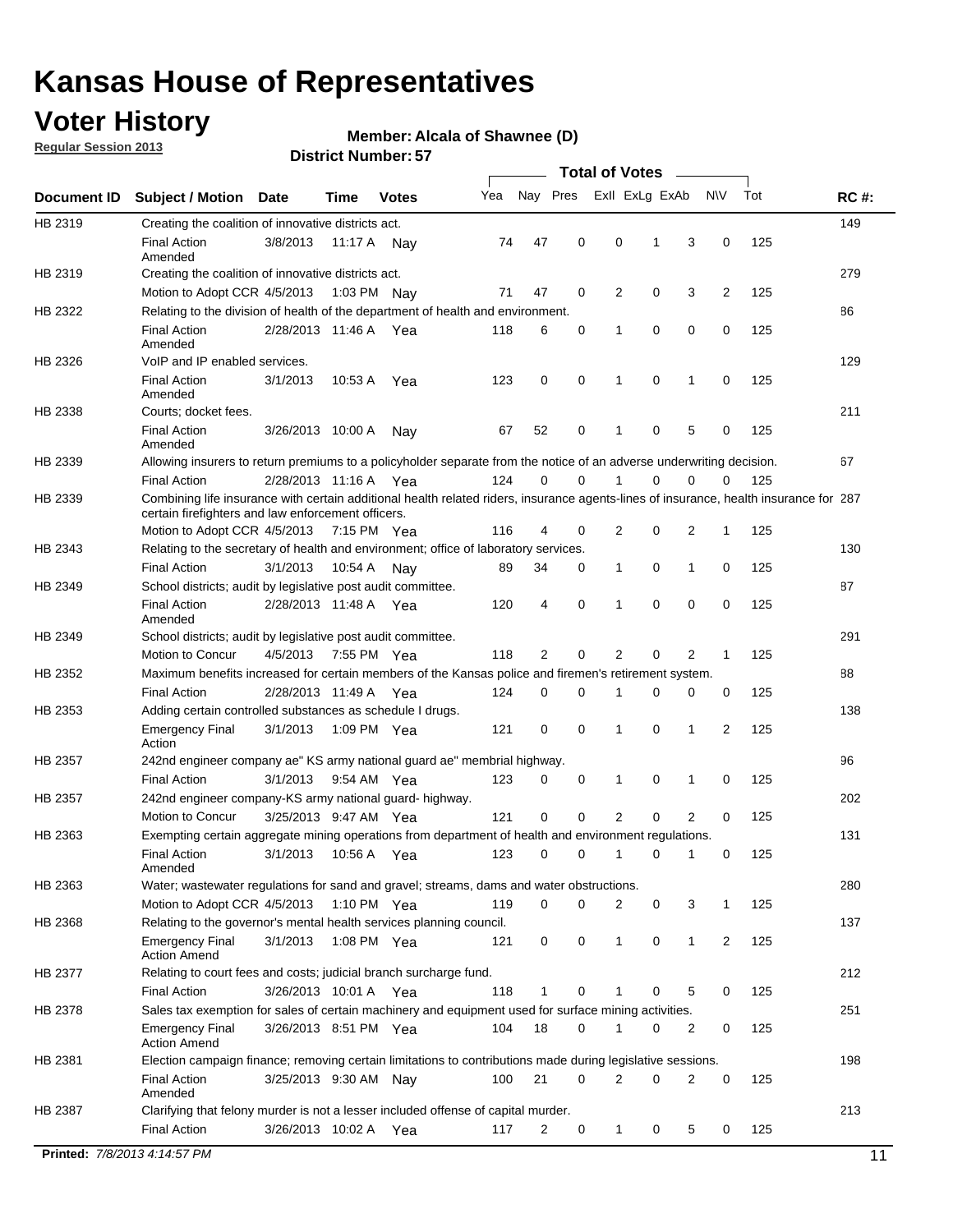## **Voter History**

**Member: Alcala of Shawnee (D)** 

**Regular Session 2013**

|                 |                                                                                                                                                                                                                                                  |                       |         |              |     |              |          | <b>Total of Votes</b> |   |   |              |     |             |
|-----------------|--------------------------------------------------------------------------------------------------------------------------------------------------------------------------------------------------------------------------------------------------|-----------------------|---------|--------------|-----|--------------|----------|-----------------------|---|---|--------------|-----|-------------|
| Document ID     | <b>Subject / Motion Date</b>                                                                                                                                                                                                                     |                       | Time    | <b>Votes</b> | Yea | Nay Pres     |          | Exll ExLg ExAb        |   |   | <b>NV</b>    | Tot | <b>RC#:</b> |
| HB 2389         | Capital murder; notice of intent to seek the death penalty.                                                                                                                                                                                      |                       |         |              |     |              |          |                       |   |   |              |     | 214         |
|                 | <b>Final Action</b>                                                                                                                                                                                                                              | 3/26/2013 10:03 A     |         | Yea          | 118 | 1            | 0        | 1                     | 0 | 5 | 0            | 125 |             |
| HB 2391         | School finance; amount of tax levy authorized to finance ancillary school facilities.                                                                                                                                                            |                       |         |              |     |              |          |                       |   |   |              |     | 237         |
|                 | <b>Emergency Final</b><br><b>Action Amend</b>                                                                                                                                                                                                    | 3/26/2013 8:30 PM Nav |         |              | 64  | 57           | 0        | 1                     | 0 | 2 | 1            | 125 |             |
| HB 2391         | Senate Substitute for HB 2391 by Committee on Ways and Means - Creating the joint committee on uniform educational<br>standards oversight.                                                                                                       |                       |         |              |     |              |          |                       |   |   |              |     | 321         |
|                 | Sub Motion to Concur 6/1/2013                                                                                                                                                                                                                    |                       | 10:06 P | Nav          | 55  | 58           | 0        | 0                     | 0 | 6 | 6            | 125 |             |
| HB 2396         | Allowing the secretary of administration to identify state owned real property as surplus property and establishing an appeals 253<br>process of such identification; also amending procedures for the disposition of state surplus real estate. |                       |         |              |     |              |          |                       |   |   |              |     |             |
|                 | <b>Emergency Final</b><br>Action Amend                                                                                                                                                                                                           | 3/26/2013 8:53 PM Yea |         |              | 122 | 0            | 0        |                       | 0 | 2 | 0            | 125 |             |
| HB 2403         | Issuing \$1,500,000,000 of pension obligation bonds to finance a portion of the unfunded actuarial liability of KPERS.                                                                                                                           |                       |         |              |     |              |          |                       |   |   |              |     | 236         |
|                 | <b>Final Action</b><br>Amended                                                                                                                                                                                                                   | 3/26/2013 8:29 PM Nay |         |              | 73  | 49           | 0        | 1                     | 0 | 2 | 0            | 125 |             |
| <b>HCR 5014</b> | Urging approval of the Presidential Permit application allowing the construction and operation of the TransCanada Keystone<br>XL Pipeline.                                                                                                       |                       |         |              |     |              |          |                       |   |   |              |     | 215         |
|                 | <b>Final Action</b>                                                                                                                                                                                                                              | 3/26/2013 10:05 A     |         | Yea          | 108 | 11           | 0        |                       | 0 | 5 | 0            | 125 |             |
| HR 6004         | Rules of House of Representatives, permanent rules of the 2013-2014 biennium.                                                                                                                                                                    |                       |         |              |     |              |          |                       |   |   |              |     | 4           |
|                 | <b>Final Action</b><br>Amended                                                                                                                                                                                                                   | 1/28/2013 11:09 A     |         | Nav          | 82  | 40           | 0        | 0                     | 0 | 3 | 0            | 125 |             |
| SB 1            | Legislative Post Audit; periodic audits of the State treasurer and the pooled money investment board.                                                                                                                                            |                       |         |              |     |              |          |                       |   |   |              |     | 216         |
|                 | <b>Final Action</b><br>Amended                                                                                                                                                                                                                   | 3/26/2013 10:06 A     |         | Yea          | 118 | 1            | 0        | 1                     | 0 | 5 | 0            | 125 |             |
| SB 16           | Kansas racketeer influenced and corrupt organization act, criminal street gangs.                                                                                                                                                                 |                       |         |              |     |              |          |                       |   |   |              |     | 217         |
|                 | <b>Final Action</b><br>Amended                                                                                                                                                                                                                   | 3/26/2013 10:12 A     |         | Nav          | 74  | 45           | 0        | 1                     | 0 | 5 | 0            | 125 |             |
| SB 20           | Civil procedure; temporary restraining orders and poverty affidavits.                                                                                                                                                                            |                       |         |              |     |              |          |                       |   |   |              |     | 190         |
|                 | <b>Final Action</b><br>Amended                                                                                                                                                                                                                   | 3/22/2013 11:15 A     |         | Yea          | 119 | 0            | 0        | 2                     | 0 | 3 | $\mathbf{1}$ | 125 |             |
| SB 20           | Civil procedure; temporary restraining orders and poverty affidavits.                                                                                                                                                                            |                       |         |              |     |              |          |                       |   |   |              |     | 304         |
|                 | Motion to adopt CCR 5/9/2013                                                                                                                                                                                                                     |                       |         | 2:21 PM Yea  | 119 | $\mathbf{1}$ | 0        | 1                     | 0 | 4 | 0            | 125 |             |
| SB 21           | Firearms; criminal possession of a firearm; expungement; personal and family protection act.                                                                                                                                                     |                       |         |              |     |              |          |                       |   |   |              |     | 255         |
|                 | <b>Emergency Final</b><br>Action                                                                                                                                                                                                                 | 3/26/2013 8:56 PM Yea |         |              | 119 | 3            | 0        |                       | 0 | 2 | 0            | 125 |             |
| SB 23           | Continuation of statewide tax levy for public schools.                                                                                                                                                                                           |                       |         |              |     |              |          |                       |   |   |              |     | 243         |
|                 | <b>Emergency Final</b><br><b>Action Amend</b>                                                                                                                                                                                                    | 3/26/2013 8:38 PM Yea |         |              | 122 | 0            | 0        | 1                     | 0 | 2 | 0            | 125 |             |
| <b>SB 23</b>    | School districts; sttewide tax levy for public schools; school finance amendments                                                                                                                                                                |                       |         |              |     |              |          |                       |   |   |              |     | 296         |
|                 | Motion to Adopt CCR 4/5/2013 9:32 PM Yea                                                                                                                                                                                                         |                       |         |              | 119 | 1            | 0        | 2                     | 0 | 2 | 1            | 125 |             |
| <b>SB 24</b>    | Insurance - Risk-based capital requirements for property, casualty and life insurance companies.                                                                                                                                                 |                       |         |              |     |              |          |                       |   |   |              |     | 204         |
|                 | <b>Final Action</b>                                                                                                                                                                                                                              | 3/26/2013 9:50 AM Yea |         |              | 119 | 0            | 0        |                       | 0 | 5 | 0            | 125 |             |
| SB 25           | Insurance-Risk-based capital requirements for health organizations.                                                                                                                                                                              |                       |         |              |     |              |          |                       |   |   |              |     | 205         |
|                 | <b>Final Action</b>                                                                                                                                                                                                                              | 3/26/2013 9:51 AM Yea |         |              | 119 | 0            | 0        | 1                     | 0 | 5 | 0            | 125 |             |
| SB 27           | Eligibility of students under the military service scholarship program act.                                                                                                                                                                      |                       |         |              |     |              |          |                       |   |   |              |     | 166         |
|                 | <b>Final Action</b><br>Amended                                                                                                                                                                                                                   | 3/19/2013 10:35 A Yea |         |              | 123 | 0            | 0        |                       | 0 | 1 | 0            | 125 |             |
| SB 28           | Authorizing the division of emergency management within the adjutant general's department to accept certain real property.                                                                                                                       |                       |         |              |     |              |          |                       |   |   |              |     | 184         |
|                 | <b>Final Action</b>                                                                                                                                                                                                                              | 3/21/2013 11:22 A Yea |         |              | 121 | 0            | $\Omega$ | 1                     | 0 | 3 | $\Omega$     | 125 |             |
| SB 37           | Kansas home inspectors professional competence and financial responsibility act.                                                                                                                                                                 |                       |         |              |     |              |          |                       |   |   |              |     | 218         |
|                 | <b>Final Action</b>                                                                                                                                                                                                                              | 3/26/2013 10:14 A Yea |         |              | 102 | 17           | 0        | 1                     | 0 | 5 | 0            | 125 |             |
| SB 51           | Health insurance coverage for bankers association.                                                                                                                                                                                               |                       |         |              |     |              |          |                       |   |   |              |     | 189         |
|                 | <b>Final Action</b>                                                                                                                                                                                                                              | 3/22/2013 11:14 A Yea |         |              | 119 | 0            | 0        | 2                     | 0 | 3 | $\mathbf{1}$ | 125 |             |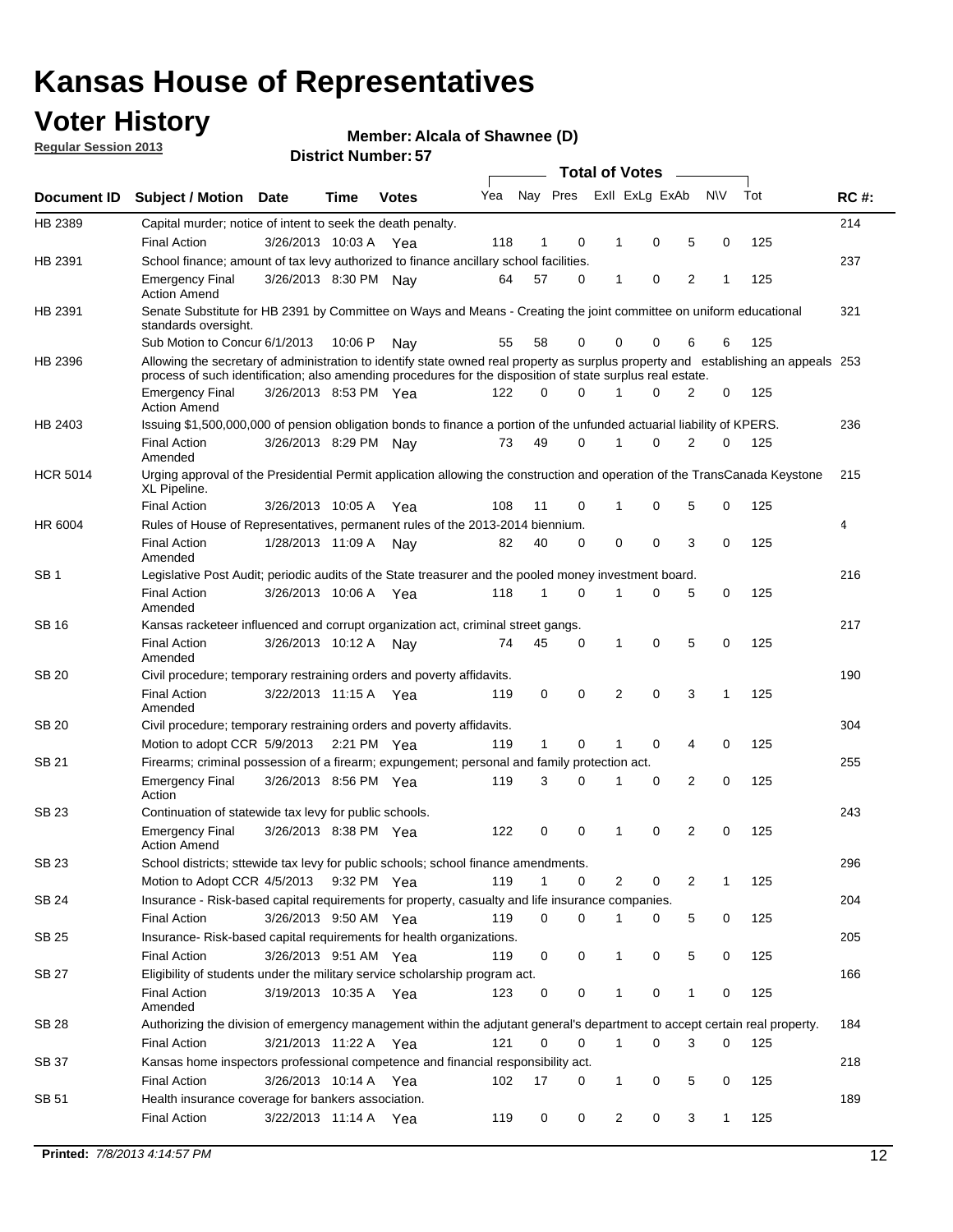## **Voter History**

**Member: Alcala of Shawnee (D)** 

**Regular Session 2013**

|              |                                                                                                                                                                                                                                            |                       |             |              |     |          |             | <b>Total of Votes</b> |   |                |             |     |             |
|--------------|--------------------------------------------------------------------------------------------------------------------------------------------------------------------------------------------------------------------------------------------|-----------------------|-------------|--------------|-----|----------|-------------|-----------------------|---|----------------|-------------|-----|-------------|
| Document ID  | <b>Subject / Motion Date</b>                                                                                                                                                                                                               |                       | Time        | <b>Votes</b> | Yea | Nay Pres |             | Exll ExLg ExAb        |   |                | <b>NV</b>   | Tot | <b>RC#:</b> |
| SB 52        | Mortgage interest rate cap increase.                                                                                                                                                                                                       |                       |             |              |     |          |             |                       |   |                |             |     | 238         |
|              | <b>Emergency Final</b><br>Action                                                                                                                                                                                                           | 3/26/2013 8:32 PM     |             | Nay          | 120 | 2        | 0           |                       | 0 | 2              | 0           | 125 |             |
| SB 56        | Transferring the recognition of county fair associations from the secretary of agriculture to the board of county<br>commissioners.                                                                                                        |                       |             |              |     |          |             |                       |   |                |             |     | 191         |
|              | <b>Final Action</b><br>Amended                                                                                                                                                                                                             | 3/22/2013 11:21 A     |             | Yea          | 119 | 0        | 0           | 2                     | 0 | 3              | 1           | 125 |             |
| SB 57        | Substitute for SB 57 by Committee on Agriculture - Agriculture; powers and duties of the department of agriculture relating to                                                                                                             |                       |             |              |     |          |             |                       |   |                |             |     | 192         |
|              | poultry improvement plan and domesticated deer.<br>Final Action Sub Bill 3/22/2013 11:24 A Yea<br>Amended                                                                                                                                  |                       |             |              | 79  | 40       | 0           | 2                     | 0 | 3              | 1           | 125 |             |
| SB 57        | Substitute for SB 57 by Committee on Agriculture - Agriculture; powers and duties of the department of agriculture relating to<br>poultry improvement plan, stockyards and domesticated deer.                                              |                       |             |              |     |          |             |                       |   |                |             |     | 262         |
|              | Motion to adopt CCR 4/4/2013 2:18 PM Yea                                                                                                                                                                                                   |                       |             |              | 80  | 42       | 0           | 1                     | 0 | 2              | 0           | 125 |             |
| SB 58        | Sentencing for unlawful manufacturing of controlled substances.                                                                                                                                                                            |                       |             |              |     |          |             |                       |   |                |             |     | 219         |
|              | <b>Final Action</b>                                                                                                                                                                                                                        | 3/26/2013 10:15 A     |             | Yea          | 119 | 0        | 0           | 1                     | 0 | 5              | 0           | 125 |             |
| <b>SB 59</b> | Attorney general; reward for information.                                                                                                                                                                                                  |                       |             |              |     |          |             |                       |   |                |             |     | 193         |
|              | <b>Final Action</b>                                                                                                                                                                                                                        | 3/22/2013 11:25 A     |             | Yea          | 119 | 0        | 0           | 2                     | 0 | 3              | 1           | 125 |             |
| SB 62        | Making gas pipeline safety terminology consistent with federal regulations.                                                                                                                                                                |                       |             |              |     |          |             |                       |   |                |             |     | 163         |
|              | <b>Final Action</b>                                                                                                                                                                                                                        | 3/19/2013 10:32 A     |             | Yea          | 123 | 0        | 0           | 1                     | 0 | 1              | 0           | 125 |             |
| SB 63        | Elections; voting crimes, penalties and prosecution.                                                                                                                                                                                       |                       |             |              |     |          |             |                       |   |                |             |     | 246         |
|              | <b>Emergency Final</b><br><b>Action Amend</b>                                                                                                                                                                                              | 3/26/2013 8:42 PM Nay |             |              | 69  | 53       | $\mathbf 0$ | 1                     | 0 | $\overline{2}$ | $\mathbf 0$ | 125 |             |
| SB 68        | Driver's license examinations; locations.                                                                                                                                                                                                  |                       |             |              |     |          |             |                       |   |                |             |     | 220         |
|              | <b>Final Action</b>                                                                                                                                                                                                                        | 3/26/2013 10:16 A     |             | Yea          | 116 | 3        | 0           | 1                     | 0 | 5              | 0           | 125 |             |
| SB 69        | Motor vehicles; vehicle registration and license plates.                                                                                                                                                                                   |                       |             |              |     |          |             |                       |   |                |             |     | 167         |
|              | <b>Final Action</b>                                                                                                                                                                                                                        | 3/19/2013 10:37 A     |             | Nay          | 117 | 6        | 0           | 1                     | 0 | $\mathbf{1}$   | 0           | 125 |             |
| SB 74        | Prison-made goods act; prohibiting prisoner production of manufactured or modular homes.                                                                                                                                                   |                       |             |              |     |          |             |                       |   |                |             |     | 221         |
|              | <b>Final Action</b>                                                                                                                                                                                                                        | 3/26/2013 10:19 A     |             | Yea          | 87  | 32       | 0           | 1                     | 0 | 5              | 0           | 125 |             |
| SB 75        | Record requirements and civil penalties relating to sales of plastic bulk merchandise containers.                                                                                                                                          |                       |             |              |     |          |             |                       |   |                |             |     | 222         |
|              | <b>Final Action</b>                                                                                                                                                                                                                        | 3/26/2013 10:21 A     |             | Yea          | 101 | 18       | 0           | 1                     | 0 | 5              | 0           | 125 |             |
| SB 81        | Open records; requests for criminal justice information; restriction of certain officials' information from publicly accessible<br>records.                                                                                                |                       |             |              |     |          |             |                       |   |                |             |     | 194         |
|              | <b>Final Action</b><br>Amended                                                                                                                                                                                                             | 3/22/2013 11:27 A     |             | Yea          | 119 | 0        | 0           | 2                     | 0 | 3              | 1           | 125 |             |
| <b>SB 83</b> | House Substitute for SB 83 by Committee on Taxation - Income tax deductions and modifications; severance tax; sales tax;<br>delinquent tax liabilities.<br>Final Action Sub Bill 3/21/2013 11:30 A                                         |                       |             |              | 96  | 25       | 0           | 1                     | 0 | 3              | 0           | 125 | 187         |
| SB 83        | House Substitute for SB 83 by Committee on Taxation--Income tax deductions and modifications; severance tax; sales tax and 260                                                                                                             |                       |             | Nav          |     |          |             |                       |   |                |             |     |             |
|              | compensating use tax, preseumptions relating to nexus; property tax, exemptions, new automobile manufacturinge property;<br>taxation of watercraft; leased commercial and industrial property appeals; correction of clerical errors.      |                       |             |              |     |          |             |                       |   |                |             |     |             |
|              | Motion to adopt CCR 4/3/2013                                                                                                                                                                                                               |                       | 10:35 A Nay |              | 104 | 15       | 0           | $\mathbf{1}$          | 0 | 3              | 2           | 125 |             |
| SB 84        | House Substitute for SB 84 by Committee on Taxation - Reduction to state income tax rates based on selected actual state<br>general fund receipts computations; distribution of revenues from sales and compensating use tax; reduction of |                       |             |              |     |          | $\Omega$    |                       | 0 | 3              | $\Omega$    |     | 188         |
| SB 84        | Final Action Sub Bill 3/21/2013 11:34 A Nay<br>Amended<br>House Substitute for SB 84 -- Reduction to state income tax rates based on selected actual state general fund receipts                                                           |                       |             |              | 82  | 39       |             |                       |   |                |             | 125 | 317         |
|              | computations; reduction of itemized deductions.<br>Motion to adopt CCR 5/28/2013 2:32 PM N\V                                                                                                                                               |                       |             |              | 42  | 71       | 0           |                       | 0 | 9              | 2           | 125 |             |
| SB 84        | House Substitute for SB 84 -- Reduction to state income tax rates based on selected actual state general fund receipts                                                                                                                     |                       |             |              |     |          |             |                       |   |                |             |     | 319         |
|              | computations; reduction of itemized deductions.<br>Motion to adopt CCR 5/30/2013 9:14 PM Nay                                                                                                                                               |                       |             |              | 18  | 94       | 0           |                       | 0 | 9              | 3           | 125 |             |
| SB 85        | Motor vehicle insurance; providing proof of insurance by cellular phone or portable electronic device.                                                                                                                                     |                       |             |              |     |          |             |                       |   |                |             |     | 175         |
|              | <b>Final Action</b>                                                                                                                                                                                                                        | 3/20/2013 10:25 A Yea |             |              | 123 | 0        | $\Omega$    |                       | 0 | 1              | 0           | 125 |             |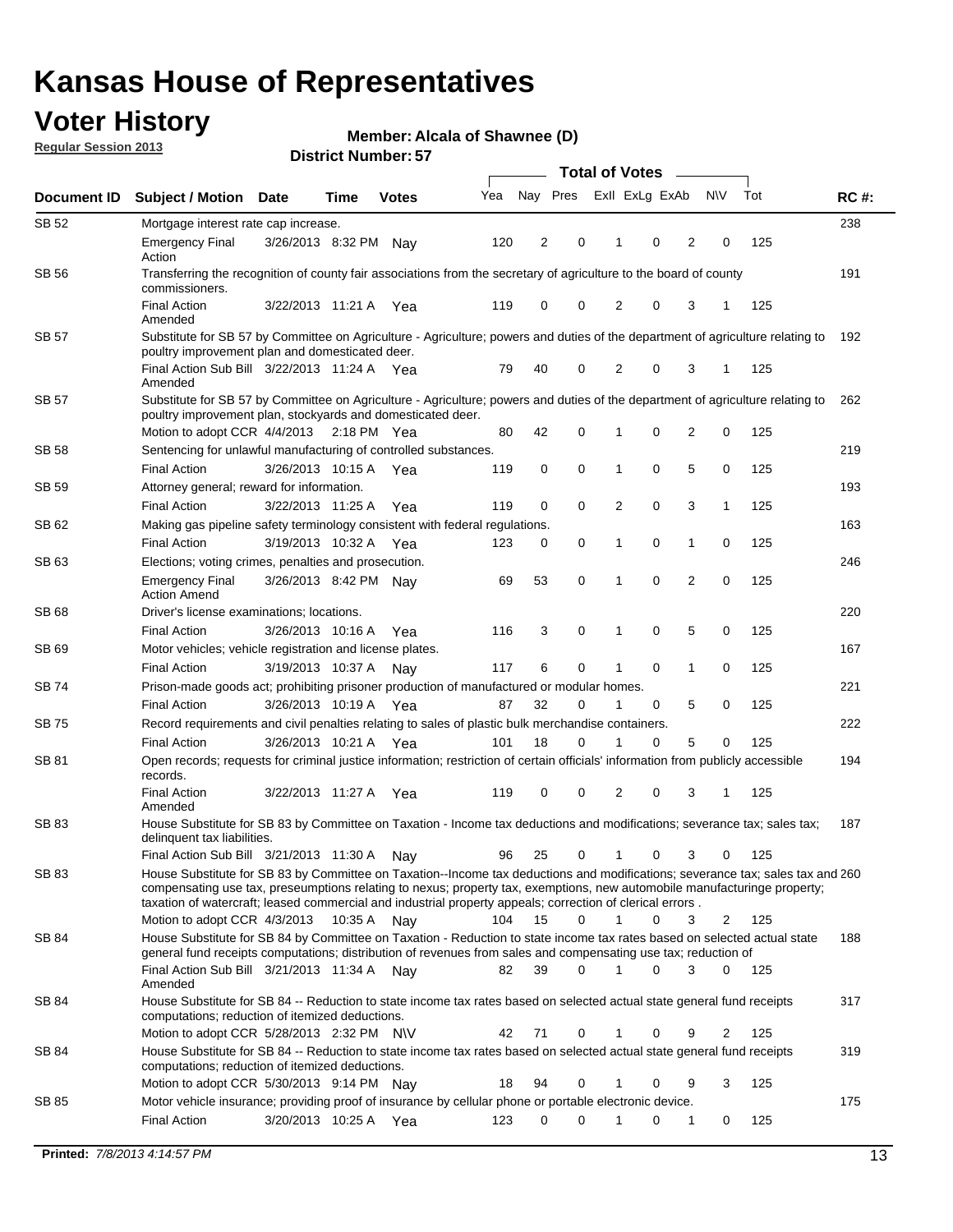## **Voter History**

**Regular Session 2013**

### **Member: Alcala of Shawnee (D)**

| Document ID   |                                                                                                       |                                                    |         |              |     |                |              |                |             |                |              |     |             |  |  |  |  |  |  |  |  |
|---------------|-------------------------------------------------------------------------------------------------------|----------------------------------------------------|---------|--------------|-----|----------------|--------------|----------------|-------------|----------------|--------------|-----|-------------|--|--|--|--|--|--|--|--|
|               | <b>Subject / Motion Date</b>                                                                          |                                                    | Time    | <b>Votes</b> | Yea | Nay Pres       |              | Exll ExLg ExAb |             |                | N\V          | Tot | <b>RC#:</b> |  |  |  |  |  |  |  |  |
| <b>SB 88</b>  | Increasing the children's advocacy center assessment fee.                                             |                                                    |         |              |     |                |              |                |             |                |              |     | 223         |  |  |  |  |  |  |  |  |
|               | <b>Final Action</b><br>Amended                                                                        | 3/26/2013 10:22 A Yea                              |         |              | 118 | $\mathbf{1}$   | 0            | 1              | 0           | 5              | 0            | 125 |             |  |  |  |  |  |  |  |  |
| SB 96         | Motor vehicles; counties with multiple registration facilities; additional registration fee.          |                                                    |         |              |     |                |              |                |             |                |              |     | 224         |  |  |  |  |  |  |  |  |
|               | <b>Final Action</b><br>Amended                                                                        | 3/26/2013 10:24 A Yea                              |         |              | 106 | 12             | 0            | 1              | 0           | 5              | 1            | 125 |             |  |  |  |  |  |  |  |  |
| SB 96         | Additional motor vehicle registration fees.                                                           |                                                    |         |              |     |                |              |                |             |                |              |     | 263         |  |  |  |  |  |  |  |  |
|               | Motion to adopt CCR 4/4/2013 2:21 PM Yea                                                              |                                                    |         |              | 114 | 8              | 0            | 1              | 0           | 2              | 0            | 125 |             |  |  |  |  |  |  |  |  |
| SB 102        | Requiring the state treasurer to provide a list of daily deposits to the secretary of administration. |                                                    |         |              |     |                |              |                |             |                |              |     | 195         |  |  |  |  |  |  |  |  |
|               | <b>Final Action</b><br>Amended                                                                        | 3/22/2013 11:28 A Yea                              |         |              | 119 | 0              | 0            | 2              | 0           | 3              | 1            | 125 |             |  |  |  |  |  |  |  |  |
| SB 102        | Enacting the second amendment protection act.                                                         |                                                    |         |              |     |                |              |                |             |                |              |     |             |  |  |  |  |  |  |  |  |
|               | Motion to Adopt CCR 4/5/2013                                                                          |                                                    |         | 9:20 PM Yea  | 96  | 24             | 0            | 2              | 0           | $\overline{2}$ | 1            | 125 |             |  |  |  |  |  |  |  |  |
| SB 111        | Establishing Native American legislative day at the capitol; awarding of high school diplomas.        |                                                    |         |              |     |                |              |                |             |                |              |     |             |  |  |  |  |  |  |  |  |
|               | <b>Emergency Final</b><br><b>Action Amend</b>                                                         | 3/26/2013 8:41 PM Yea                              |         |              | 122 | 0              | 0            | 1              | 0           | 2              | 0            | 125 |             |  |  |  |  |  |  |  |  |
| SB 113        | Credit unions; changes in certain loan limitations.                                                   |                                                    |         |              |     |                |              |                |             |                |              |     | 234         |  |  |  |  |  |  |  |  |
|               | <b>Emergency Final</b><br>Action                                                                      | 3/26/2013 8:25 PM Yea                              |         |              | 122 | 0              | 0            | 1              | 0           | 2              | 0            | 125 |             |  |  |  |  |  |  |  |  |
| SB 118        | Relating to law enforcement reporting and investigation of missing persons.                           |                                                    |         |              |     |                |              |                |             |                |              |     | 225         |  |  |  |  |  |  |  |  |
|               | <b>Final Action</b>                                                                                   | 3/26/2013 10:25 A Yea                              |         |              | 119 | 0              | 0            | 1              | 0           | 5              | 0            | 125 |             |  |  |  |  |  |  |  |  |
| SB 120        | Enacting the Kansas farmers' market promotion act.                                                    |                                                    |         |              |     |                |              |                |             |                |              |     | 196         |  |  |  |  |  |  |  |  |
|               | <b>Final Action</b><br>Amended                                                                        | 3/22/2013 11:31 A Nav                              |         |              | 68  | 51             | 0            | 2              | $\mathbf 0$ | 3              | $\mathbf{1}$ | 125 |             |  |  |  |  |  |  |  |  |
| SB 122        | Kansas administrative procedure act; service of order or notice.                                      |                                                    |         |              |     |                |              |                |             |                |              |     | 226         |  |  |  |  |  |  |  |  |
|               | <b>Final Action</b><br>Amended                                                                        | 3/26/2013 10:26 A                                  |         | Yea          | 119 | 0              | 0            | 1              | $\mathbf 0$ | 5              | 0            | 125 |             |  |  |  |  |  |  |  |  |
| SB 122        | Elections; unauthorized voting disclosures.                                                           |                                                    |         |              |     |                |              |                |             |                |              |     |             |  |  |  |  |  |  |  |  |
|               | Motion to Adopt CCR 4/5/2013                                                                          |                                                    | 6:23 PM | Nav          | 89  | 31             | 0            | 2              | 0           | 2              | 1            | 125 |             |  |  |  |  |  |  |  |  |
| SB 124        | Amending the Kansas restraint of trade act.                                                           |                                                    |         |              |     |                |              |                |             |                |              |     | 227         |  |  |  |  |  |  |  |  |
|               | <b>Final Action</b><br>Amended                                                                        | 3/26/2013 10:27 A                                  |         | Yea          | 116 | $\overline{2}$ | 1            | 1              | 0           | 5              | 0            | 125 |             |  |  |  |  |  |  |  |  |
| SB 124        |                                                                                                       | 273<br>Amending the Kansas restraint of trade act. |         |              |     |                |              |                |             |                |              |     |             |  |  |  |  |  |  |  |  |
|               | Motion to Adopt CCR 4/5/2013                                                                          |                                                    | 11:06 A | Nav          | 97  | 23             | 0            | 2              | 0           | 2              | $\mathbf{1}$ | 125 |             |  |  |  |  |  |  |  |  |
| <b>SB 128</b> | Career technical education incentive program amendments.                                              |                                                    |         |              |     |                |              |                |             |                |              |     | 168         |  |  |  |  |  |  |  |  |
|               | <b>Final Action</b><br>Amended                                                                        | 3/19/2013 10:39 A                                  |         | Yea          | 123 | 0              | 0            | 1              | 0           | 1              | 0            | 125 |             |  |  |  |  |  |  |  |  |
| <b>SB 129</b> | Bank commissioner: certain fees and hearing costs.                                                    |                                                    |         |              |     |                |              |                |             |                |              |     | 254         |  |  |  |  |  |  |  |  |
|               | <b>Emergency Final</b><br><b>Action Amend</b>                                                         | 3/26/2013 8:55 PM Yea                              |         |              | 110 | 12             | 0            | 1              | 0           | 2              | 0            | 125 |             |  |  |  |  |  |  |  |  |
| SB 129        | Mortgage interest rate cap increase.                                                                  |                                                    |         |              |     |                |              |                |             |                |              |     | 272         |  |  |  |  |  |  |  |  |
|               | Motion to Adopt CCR 4/5/2013                                                                          |                                                    | 10:42 A | Yea          | 121 | 0              | 0            | 2              | 0           | $\overline{c}$ | 0            | 125 |             |  |  |  |  |  |  |  |  |
| SB 135        | Transferring boiler inspection duties from the department of labor to the state fire marshal.         |                                                    |         |              |     |                |              |                |             |                |              |     | 228         |  |  |  |  |  |  |  |  |
|               | <b>Final Action</b>                                                                                   | 3/26/2013 10:28 A Yea                              |         |              | 114 | 5              | 0            | 1              | 0           | 5              | 0            | 125 |             |  |  |  |  |  |  |  |  |
| SB 136        | Providing veterans designation on driver's licenses and nondriver identification cards.               |                                                    |         |              |     |                |              |                |             |                |              |     | 244         |  |  |  |  |  |  |  |  |
|               | <b>Emergency Final</b><br><b>Action Amend</b>                                                         | 3/26/2013 8:39 PM Yea                              |         |              | 119 | 3              | 0            | 1              | 0           | $\overline{c}$ | 0            | 125 |             |  |  |  |  |  |  |  |  |
| SB 139        | Kansas money transmitter act.                                                                         |                                                    |         |              |     |                |              |                |             |                |              |     | 229         |  |  |  |  |  |  |  |  |
|               | <b>Final Action</b>                                                                                   | 3/26/2013 10:30 A                                  |         | Yea          | 117 | $\mathbf{1}$   | $\mathbf{1}$ | 1              | 0           | 5              | 0            | 125 |             |  |  |  |  |  |  |  |  |
| SB 142        | Abortion; concerning civil actions related to abortion.                                               |                                                    |         |              |     |                |              |                |             |                |              |     | 241         |  |  |  |  |  |  |  |  |
|               | <b>Emergency Final</b><br>Action                                                                      | 3/26/2013 8:36 PM Yea                              |         |              | 89  | 33             | 0            | 1              | 0           | 2              | 0            | 125 |             |  |  |  |  |  |  |  |  |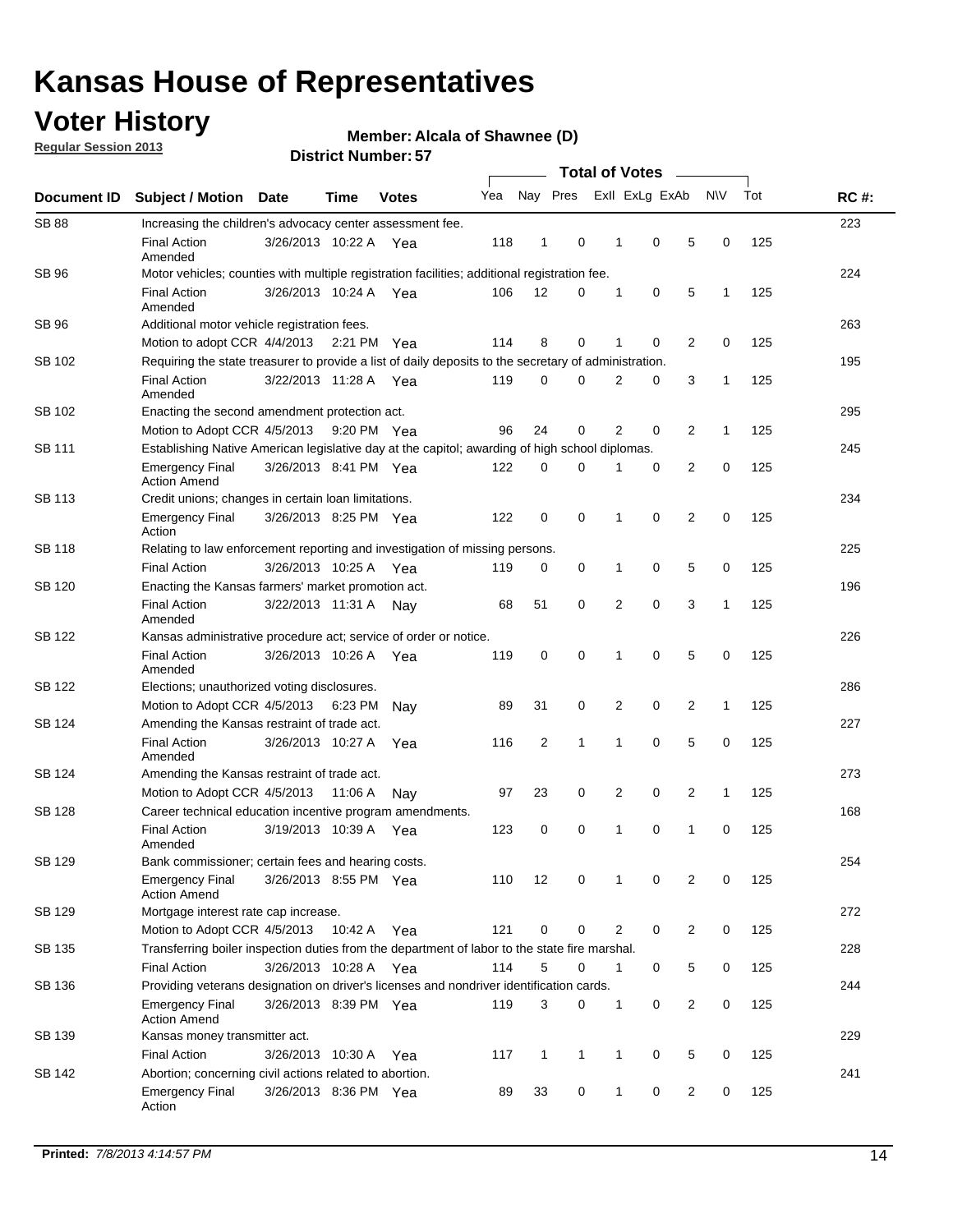## **Voter History**

**Member: Alcala of Shawnee (D)** 

**Regular Session 2013**

| Document ID     |                                                                                                                                                                                                       |                       |             |              | <b>Total of Votes</b><br>$\overline{\phantom{a}}$ |          |   |              |                |                |           |     |             |  |  |  |  |  |  |  |
|-----------------|-------------------------------------------------------------------------------------------------------------------------------------------------------------------------------------------------------|-----------------------|-------------|--------------|---------------------------------------------------|----------|---|--------------|----------------|----------------|-----------|-----|-------------|--|--|--|--|--|--|--|
|                 | <b>Subject / Motion Date</b>                                                                                                                                                                          |                       | Time        | <b>Votes</b> | Yea                                               | Nay Pres |   |              | Exll ExLg ExAb |                | <b>NV</b> | Tot | <b>RC#:</b> |  |  |  |  |  |  |  |
| SB 149          | 239<br>Drug screening for recipients of cash assistance and unemployment benefits.                                                                                                                    |                       |             |              |                                                   |          |   |              |                |                |           |     |             |  |  |  |  |  |  |  |
|                 | <b>Emergency Final</b><br><b>Action Amend</b>                                                                                                                                                         | 3/26/2013 8:33 PM Nay |             |              | 106                                               | 16       | 0 | 1            | 0              | 2              | 0         | 125 |             |  |  |  |  |  |  |  |
| SB 164          | Relating to the director of vehicles regulating providers of motor vehicle functions.                                                                                                                 |                       |             |              |                                                   |          |   |              |                |                |           |     | 247         |  |  |  |  |  |  |  |
|                 | <b>Emergency Final</b><br><b>Action Amend</b>                                                                                                                                                         | 3/26/2013 8:43 PM Yea |             |              | 117                                               | 5        | 0 | $\mathbf{1}$ | 0              | 2              | 0         | 125 |             |  |  |  |  |  |  |  |
| SB 164          | Relating to the director of vehicles regulating providers of motor vehicle functions.                                                                                                                 |                       |             |              |                                                   |          |   |              |                |                |           |     | 268         |  |  |  |  |  |  |  |
|                 | Motion to adopt CCR 4/4/2013 5:32 PM Yea                                                                                                                                                              |                       |             |              | 111                                               | 9        | 0 | $\mathbf{1}$ | 0              | 2              | 2         | 125 |             |  |  |  |  |  |  |  |
| SB 166          | Insurers supervision, rehabilitation and liquidation act; derivatives.                                                                                                                                |                       |             |              |                                                   |          |   |              |                |                |           |     | 206         |  |  |  |  |  |  |  |
|                 | <b>Final Action</b>                                                                                                                                                                                   | 3/26/2013 9:52 AM Yea |             |              | 119                                               | 0        | 0 | 1            | 0              | 5              | 0         | 125 |             |  |  |  |  |  |  |  |
| SB 168          | Limiting nuisance actions against certain agricultural activities.                                                                                                                                    |                       |             |              |                                                   |          |   |              |                |                |           |     | 169         |  |  |  |  |  |  |  |
|                 | <b>Final Action</b><br>Amended                                                                                                                                                                        | 3/19/2013 10:40 A Nay |             |              | 111                                               | 12       | 0 | 1            | 0              | 1              | 0         | 125 |             |  |  |  |  |  |  |  |
| SB 168          | Limiting nuisance actions against certain agricultural activities.                                                                                                                                    |                       |             |              |                                                   |          |   |              |                |                |           |     | 264         |  |  |  |  |  |  |  |
|                 | Motion to adopt CCR 4/4/2013                                                                                                                                                                          |                       | 2:30 PM Nay |              | 110                                               | 12       | 0 | 1            | 0              | 2              | 0         | 125 |             |  |  |  |  |  |  |  |
| <b>SB 171</b>   | School districts; amendments to Kansas uniform financial accounting and reporting act.                                                                                                                |                       |             |              |                                                   |          |   |              |                |                |           |     | 248         |  |  |  |  |  |  |  |
|                 | <b>Emergency Final</b><br><b>Action Amend</b>                                                                                                                                                         | 3/26/2013 8:44 PM Yea |             |              | 122                                               | 0        | 0 | 1            | 0              | 2              | 0         | 125 |             |  |  |  |  |  |  |  |
| SB 171          | School districts; amendments to Kansas uniform financial accounting and reporting act.                                                                                                                |                       |             |              |                                                   |          |   |              |                |                |           |     | 285         |  |  |  |  |  |  |  |
|                 | Motion to Adopt CCR 4/5/2013 6:19 PM Nay                                                                                                                                                              |                       |             |              | 63                                                | 57       | 0 | 2            | 0              | 2              | 1         | 125 |             |  |  |  |  |  |  |  |
| SB 171          | Appropriations for FY 2013, FY 2014, FY 2015, FY 2016, FY 2017 and FY 2018 for various state agencies; capital<br>improvement projects; claims against the state.                                     |                       |             |              |                                                   |          |   |              |                |                |           | 125 | 320         |  |  |  |  |  |  |  |
|                 | Motion to adopt CCR 6/1/2013 4:30 PM Nay                                                                                                                                                              |                       |             |              | 63                                                | 51       | 0 | 0            | 0              | 8              | 3         |     |             |  |  |  |  |  |  |  |
| SB 187          | Establishing the workers compensation and employment security boards nominating committee; administrative law judge<br>appointment; workers compensation appeals board.                               |                       |             |              |                                                   |          |   |              |                |                |           |     | 242         |  |  |  |  |  |  |  |
|                 | <b>Emergency Final</b><br><b>Action Amend</b>                                                                                                                                                         | 3/26/2013 8:37 PM Nay |             |              | 88                                                | 34       | 0 | 1            | 0              | 2              | 0         | 125 | 274         |  |  |  |  |  |  |  |
| SB 187          | Amending workers compensation law provisions; establishing the workers compensation and employment security boards<br>nominating committee; notice requirements; workplace health and safety program. |                       |             |              |                                                   |          |   |              |                |                |           |     |             |  |  |  |  |  |  |  |
|                 | Motion to Adopt CCR 4/5/2013 11:26 A Nay                                                                                                                                                              |                       |             |              | 89                                                | 31       | 0 | 2            | 0              | 3              | 0         | 125 |             |  |  |  |  |  |  |  |
| SB 199          | University of Kansas medical center; midwest center for stem cell therapy.                                                                                                                            |                       |             |              |                                                   |          |   |              |                |                |           |     | 235         |  |  |  |  |  |  |  |
|                 | <b>Emergency Final</b><br><b>Action Amend</b>                                                                                                                                                         | 3/26/2013 8:26 PM Yea |             |              | 90                                                | 32       | 0 | 1            | 0              | 2              | 0         | 125 |             |  |  |  |  |  |  |  |
| SB 199          | Health care; stem cell therapy and unused medications.                                                                                                                                                |                       |             |              |                                                   |          |   |              |                |                |           |     | 290         |  |  |  |  |  |  |  |
|                 | Motion to Adopt CCR 4/5/2013                                                                                                                                                                          |                       | 7:52 PM Yea |              | 90                                                | 30       | 0 | 2            | 0              | 2              | 1         | 125 |             |  |  |  |  |  |  |  |
| SB 216          | Allowing a public building commission to acquire land for a municipal university similar to what such commission is currently<br>allowed to do for any state university.                              |                       |             |              |                                                   |          |   |              |                |                |           |     | 185         |  |  |  |  |  |  |  |
|                 | <b>Final Action</b>                                                                                                                                                                                   | 3/21/2013 11:23 A     |             | Yea          | 121                                               | 0        | 0 | 1            | 0              | 3              | 0         | 125 |             |  |  |  |  |  |  |  |
| SB 246          | Reconciling amendments to certain statutes.                                                                                                                                                           |                       |             |              |                                                   |          |   |              |                |                |           |     | 315         |  |  |  |  |  |  |  |
|                 | <b>Emergency Final</b><br>Action                                                                                                                                                                      | 5/23/2013 2:14 PM Yea |             |              | 111                                               | 0        | 0 | $\mathbf 1$  | 0              | 8              | 5         | 125 |             |  |  |  |  |  |  |  |
| <b>SCR 1604</b> | Joint rules for the Senate and House of Representatives, 2013-2014.                                                                                                                                   |                       |             |              |                                                   |          |   |              |                |                |           |     | 5           |  |  |  |  |  |  |  |
|                 | <b>Final Action</b><br>Amended                                                                                                                                                                        | 1/28/2013 11:12 A Nay |             |              | 81                                                | 41       | 0 | 0            | 0              | 3              | 0         | 125 |             |  |  |  |  |  |  |  |
| <b>SCR 1606</b> | Honoring pregnancy maintenance resource centers.                                                                                                                                                      |                       |             |              |                                                   |          |   |              |                |                |           |     | 240         |  |  |  |  |  |  |  |
|                 | Emergency Final<br>Action                                                                                                                                                                             | 3/26/2013 8:34 PM Yea |             |              | 122                                               | 0        | 0 | 1            | 0              | $\overline{2}$ | 0         | 125 |             |  |  |  |  |  |  |  |